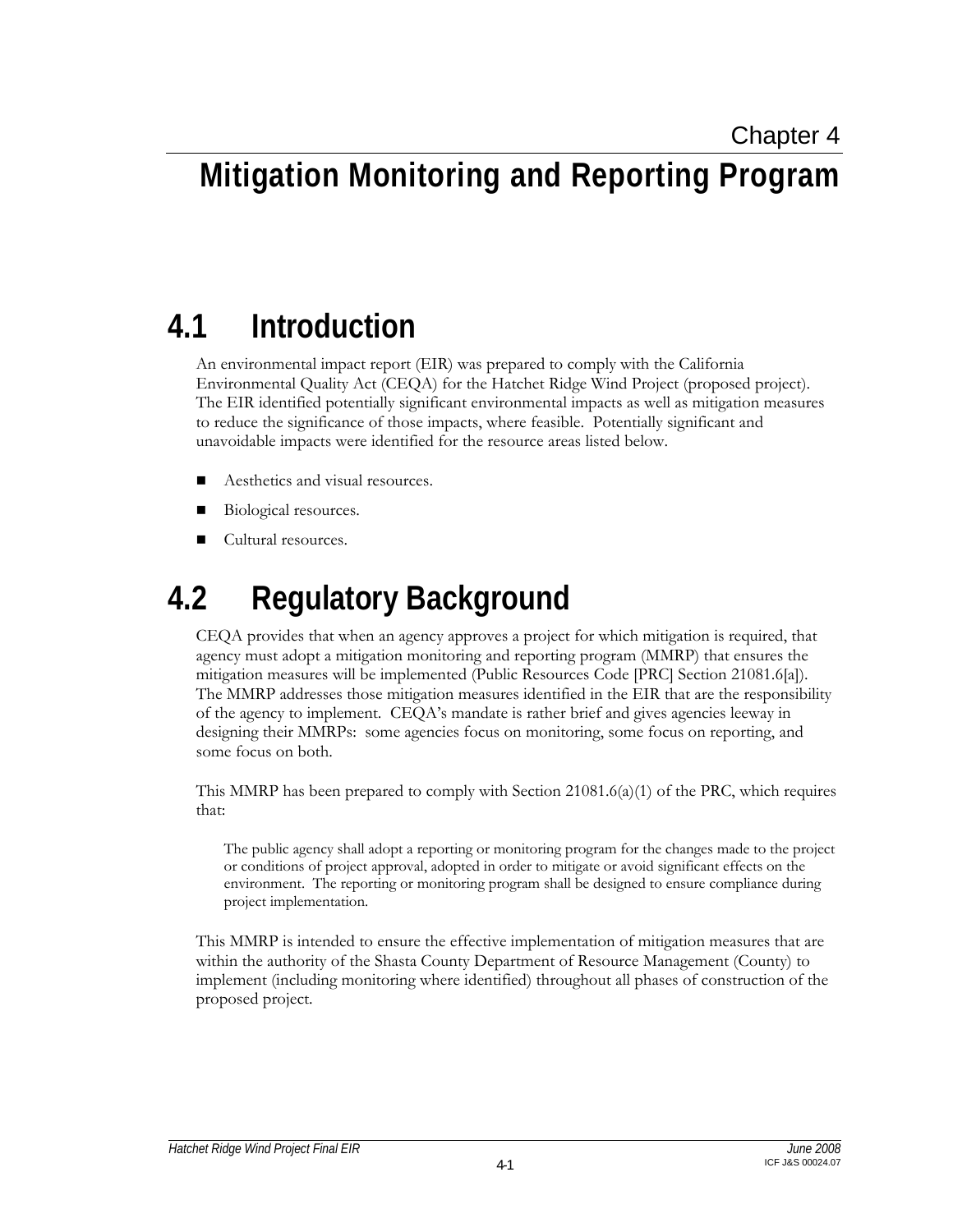## **4.3 Implementation of Mitigation and Monitoring**

The County, as lead agency under CEQA, has developed this MMRP for the proposed project. This MMRP is designed to ensure that the mitigation measures adopted by the County for this project are implemented.

This MMRP lists all mitigation measures identified in the EIR for the proposed project. In general, monitoring becomes effective at the time the action is taken on the project. The timing of monitoring is organized as follows.

- Prior to construction: The monitoring activity consists of ensuring that a particular mitigation action has taken place prior to the beginning of any construction or grading activities, i.e., before the County issues grading or building permits.
- During construction: The monitoring activity consists of active monitoring while grading or construction is occurring on the project site.
- After construction/ongoing: The monitoring activity consists of monitoring after the grading and construction phase of the project has been completed and is related to ongoing operation and maintenance.

The implementation timing of certain mitigation measures is also noted when different from the above-listed categories.

The MMRP is presented in Table 4-1. For each adopted mitigation measure, the table identifies the characteristics listed below.

- The timing of implementation.
- The mitigation measure.
- The implementing party.
- The monitoring party.

Each mitigation measure is copied from the certified final EIR. The table will be used as a reference by the County to identify the applicable measures and to ensure that they have been implemented in a timely manner.

The County will bear the primary responsibility for ensuring that the mitigation measures are implemented. When project work is undertaken by the County's or developer's contractors, the pertinent mitigation measures will be included in the terms and conditions of the contracts. The County's construction inspectors will undertake regular inspections of the job site to ensure that contractors are implementing the mitigation measures and complying with their contract. The County's project manager will be responsible for ensuring that mitigation measures that are the responsibility of the County are carried out.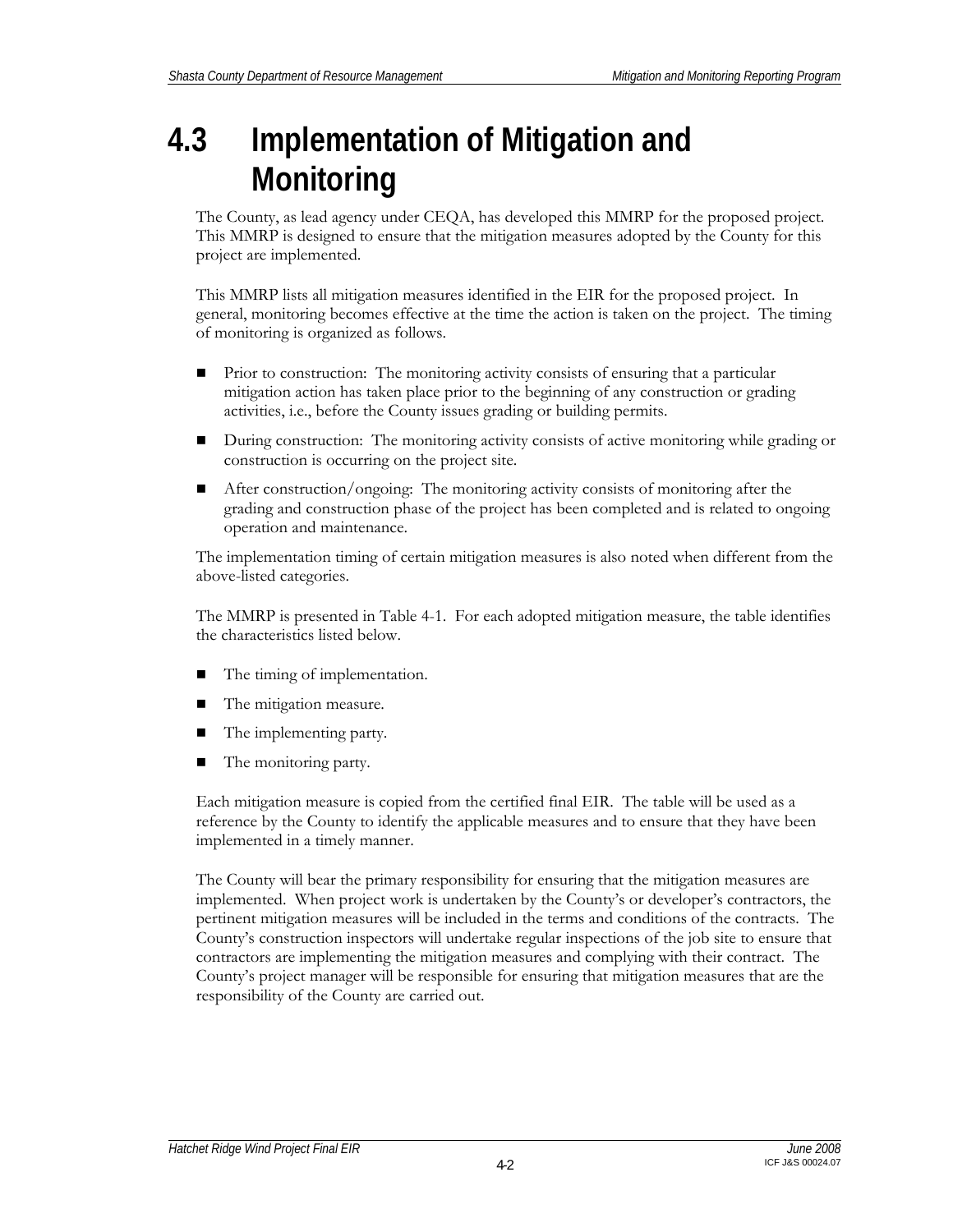### **Table 4-1.** Mitigation and Monitoring Reporting Program Page 1 of 20

| <b>Mitigation Measure</b>                                                                | Description                                                                                                                                                                                                                                                                                                                                                                                                                                                                                                                                                                                                                                                                             | Timing                                        | Monitoring<br>Responsibility                                                       | Verification<br>(date &<br>initial) |
|------------------------------------------------------------------------------------------|-----------------------------------------------------------------------------------------------------------------------------------------------------------------------------------------------------------------------------------------------------------------------------------------------------------------------------------------------------------------------------------------------------------------------------------------------------------------------------------------------------------------------------------------------------------------------------------------------------------------------------------------------------------------------------------------|-----------------------------------------------|------------------------------------------------------------------------------------|-------------------------------------|
| <b>Aesthetics and Visual Resources</b>                                                   |                                                                                                                                                                                                                                                                                                                                                                                                                                                                                                                                                                                                                                                                                         |                                               |                                                                                    |                                     |
| Mitigation Measure AES-1<br>Use rapid discharge<br>flashing red safety lighting          | As discussed in Chapter 2, Project Description, studies have suggested that use of a flashing red light<br>reduces the visual impacts on neighboring communities. To comply with FAA regulations, a rapid-<br>discharge flashing red light will be used rather than a single incandescent light.                                                                                                                                                                                                                                                                                                                                                                                        | Installation<br>prior to project<br>operation | Shasta County<br>Department of<br>Resource<br>Management-<br>Planning/FAA          |                                     |
| Air Quality                                                                              |                                                                                                                                                                                                                                                                                                                                                                                                                                                                                                                                                                                                                                                                                         |                                               |                                                                                    |                                     |
| Mitigation Measure AIR-1<br>Implement SCAQMD<br>required standard<br>mitigation measures | The project applicant will require the construction contractor to implement all feasible Standard<br>Mitigation Measures. Such measures include but are not limited to those listed below.<br>PM10 Controls.<br>■<br>Alternatives to open burning of vegetative material on the project site will be used by the<br>□<br>project applicant unless otherwise deemed infeasible by the AQMD. Examples of suitable<br>alternatives are chipping, mulching, and conversion to biomass fuel.<br>The applicant will be responsible for ensuring that all adequate dust control measures are<br>❏<br>implemented in a timely and effective manner during all phases of project development and | Implementation<br>during<br>construction      | Shasta County<br>AQMD and<br>Department of<br>Resource<br>Management —<br>Planning |                                     |
|                                                                                          | construction.<br>All material excavated, stockpiled, or graded should be sufficiently watered to prevent fugitive<br>□<br>dust from leaving property boundaries and causing a public nuisance or a violation of an<br>ambient air standard. Watering should occur at least twice daily with complete site coverage,                                                                                                                                                                                                                                                                                                                                                                     |                                               |                                                                                    |                                     |

- All areas (including unpaved roads) with vehicle traffic should be watered periodically or have dust palliatives applied for stabilization of dust emissions.
- $\Box$ All onsite vehicles should be limited to a speed of 15 miles per hour on unpaved roads.

preferably in the mid-morning and after work is completed each day.

- $\Box$  If ground-disturbing activities are conducted under windy conditions (in excess of 20 miles per hour), the applicant will ensure that best available dust prevention techniques are used during such activities and will increase the frequency of watering to protect air quality as needed.
- All inactive portions of the development site should be seeded and watered until suitable grass cover is established.
- The applicant will be responsible for applying (according to manufacturer's specifications) nontoxic soil stabilizers to all inactive construction areas (previously graded areas that remain inactive for 96 hours) in accordance with the Shasta County Grading Ordinance.
- All trucks hauling dirt, sand, soil, or other loose material should be covered or should maintain at least 2 feet of freeboard (i.e., minimum vertical distance between top of the load and top of the trailer) in accordance with the requirements of California Vehicle Code Section 23114. This provision will be enforced by local law enforcement agencies.
- $\Box$  All material transported off site will be either sufficiently watered or securely covered to prevent a public nuisance.
- $\Box$ During initial grading, earth moving, or site preparation, the project will be required to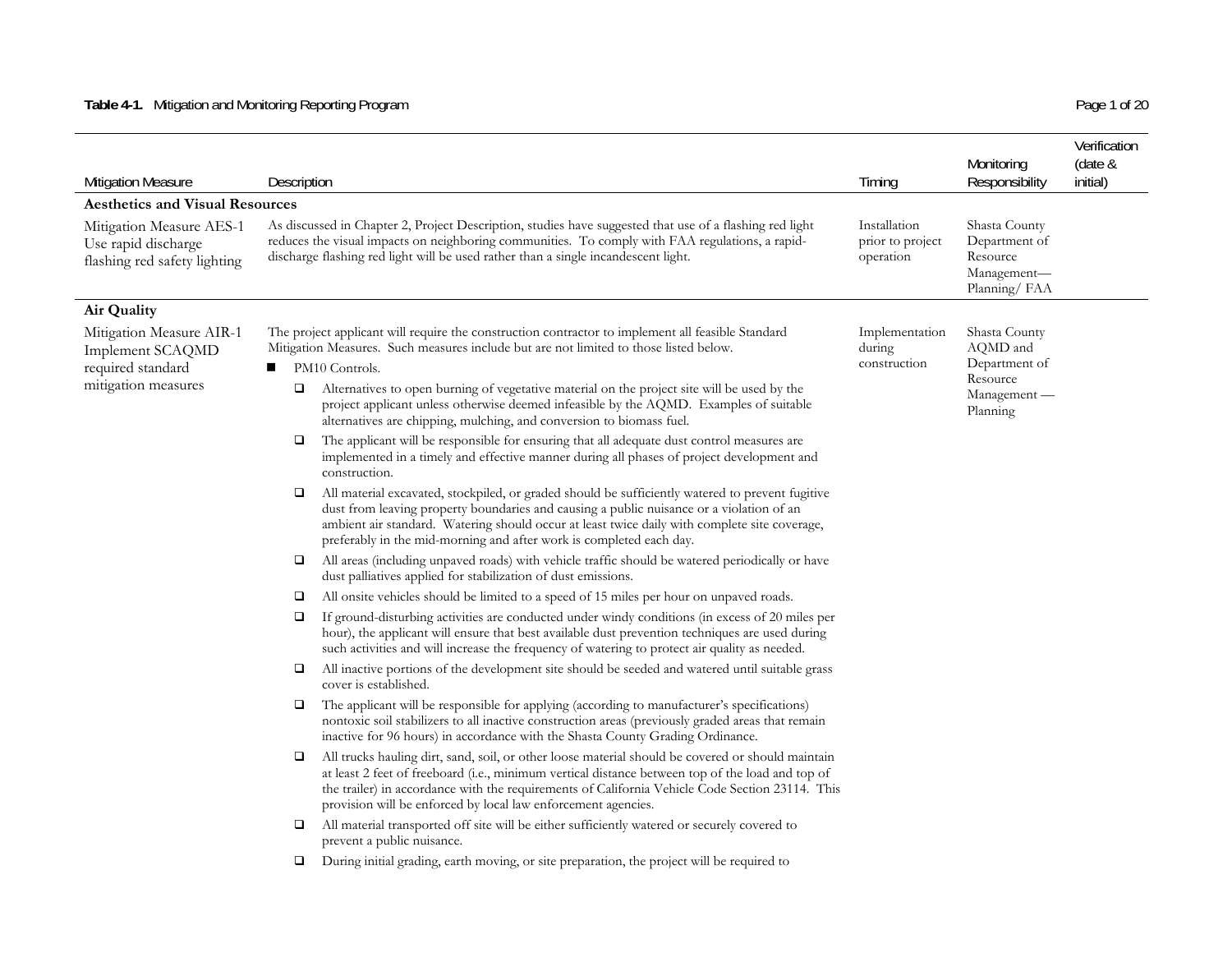### Table 4-1. Continued Page 2 of 20

| <b>Mitigation Measure</b>                                              | Description                                                                                                                                                                                                                                                                                                                                                                                                                                                                                                                                    | Timing                                | Monitoring<br>Responsibility               | Verification<br>(date &<br>initial) |
|------------------------------------------------------------------------|------------------------------------------------------------------------------------------------------------------------------------------------------------------------------------------------------------------------------------------------------------------------------------------------------------------------------------------------------------------------------------------------------------------------------------------------------------------------------------------------------------------------------------------------|---------------------------------------|--------------------------------------------|-------------------------------------|
|                                                                        | construct a paved (or dust palliative–treated) apron, at least 100 feet in length, onto the project<br>site from the adjacent paved road(s).                                                                                                                                                                                                                                                                                                                                                                                                   |                                       |                                            |                                     |
|                                                                        | Paved streets adjacent to the development site should be swept or washed at the end of each<br>$\Box$<br>day to remove excessive accumulations of silt and/or mud that may have accumulated as a<br>result of activities on the development site.                                                                                                                                                                                                                                                                                              |                                       |                                            |                                     |
|                                                                        | Adjacent paved streets will be swept (recommend water sweeper with reclaimed water) at the<br>$\Box$<br>end of each day if substantial volumes of soil materials have been carried onto adjacent public<br>paved roads from the project site.                                                                                                                                                                                                                                                                                                  |                                       |                                            |                                     |
|                                                                        | Wheel washers will be installed where project vehicles and/or equipment enter and/or exit<br>□<br>onto paved streets from unpaved roads. Vehicles and/or equipment will be washed prior to<br>each trip.                                                                                                                                                                                                                                                                                                                                       |                                       |                                            |                                     |
|                                                                        | Prior to final occupancy, the applicant will reestablish ground cover on the construction site<br>□<br>through seeding and watering in accordance with the Shasta County Grading Ordinance.                                                                                                                                                                                                                                                                                                                                                    |                                       |                                            |                                     |
|                                                                        | Streets.<br>$\blacksquare$                                                                                                                                                                                                                                                                                                                                                                                                                                                                                                                     |                                       |                                            |                                     |
|                                                                        | $\Box$<br>The project will provide for temporary traffic control as appropriate during all phases of<br>construction to improve traffic flow as deemed appropriate by the Department of Public<br>Works and/or Caltrans.                                                                                                                                                                                                                                                                                                                       |                                       |                                            |                                     |
|                                                                        | Construction activities will be scheduled to direct traffic flow to off-peak hours as much as practicable.                                                                                                                                                                                                                                                                                                                                                                                                                                     |                                       |                                            |                                     |
| Mitigation Measure AIR-2<br>Implement additional<br>measures to reduce | The project applicant will require construction contractors to implement measures to reduce<br>construction-related emissions. All feasible measures should be implemented including but are not<br>limited to those listed below.                                                                                                                                                                                                                                                                                                             | Implemented<br>during<br>construction | Shasta County<br>AQMD and<br>Department of |                                     |
| construction emissions                                                 | Limit the area subject to excavation, grading, and other construction activity at any given time.                                                                                                                                                                                                                                                                                                                                                                                                                                              |                                       | Resource                                   |                                     |
|                                                                        | Limit the hours of operation of heavy-duty equipment and/or the amount of equipment in use.                                                                                                                                                                                                                                                                                                                                                                                                                                                    |                                       | Management -<br>Planning                   |                                     |
|                                                                        | Replace fossil-fueled equipment with electrically driven equivalents (provided they are not run by a<br>portable generator set).                                                                                                                                                                                                                                                                                                                                                                                                               |                                       |                                            |                                     |
|                                                                        | Require that all diesel engines be shut off when not in use to reduce emissions from idling.                                                                                                                                                                                                                                                                                                                                                                                                                                                   |                                       |                                            |                                     |
|                                                                        | During the smog season (May through October), lengthen the construction period to minimize the<br>number of vehicles and equipment operating at the same time.                                                                                                                                                                                                                                                                                                                                                                                 |                                       |                                            |                                     |
|                                                                        | Off-road trucks should be equipped with on-road engines when possible.                                                                                                                                                                                                                                                                                                                                                                                                                                                                         |                                       |                                            |                                     |
|                                                                        | Minimize obstruction of traffic on adjacent roadways.                                                                                                                                                                                                                                                                                                                                                                                                                                                                                          |                                       |                                            |                                     |
|                                                                        | Power construction equipment with diesel engines fueled by alternative diesel fuel blends or ultra<br>low sulfur diesel (ULSD). Only fuels that have been certified by ARB should be used. ARB has<br>verified specific alternative diesel fuel blends for NOX and PM emission reduction. The applicant<br>should also use ARB-certified alternative fueled (compressed natural gas [CNG], liquid propane gas<br>[LPG], electric motors, or other ARB certified off-road technologies] engines in construction<br>equipment where practicable. |                                       |                                            |                                     |
|                                                                        | Use construction equipment that meets the current off-road engine emission standard (as certified<br>by ARB) or that is re-powered with an engine that meets this standard. Tier I, Tier II, and Tier III                                                                                                                                                                                                                                                                                                                                      |                                       |                                            |                                     |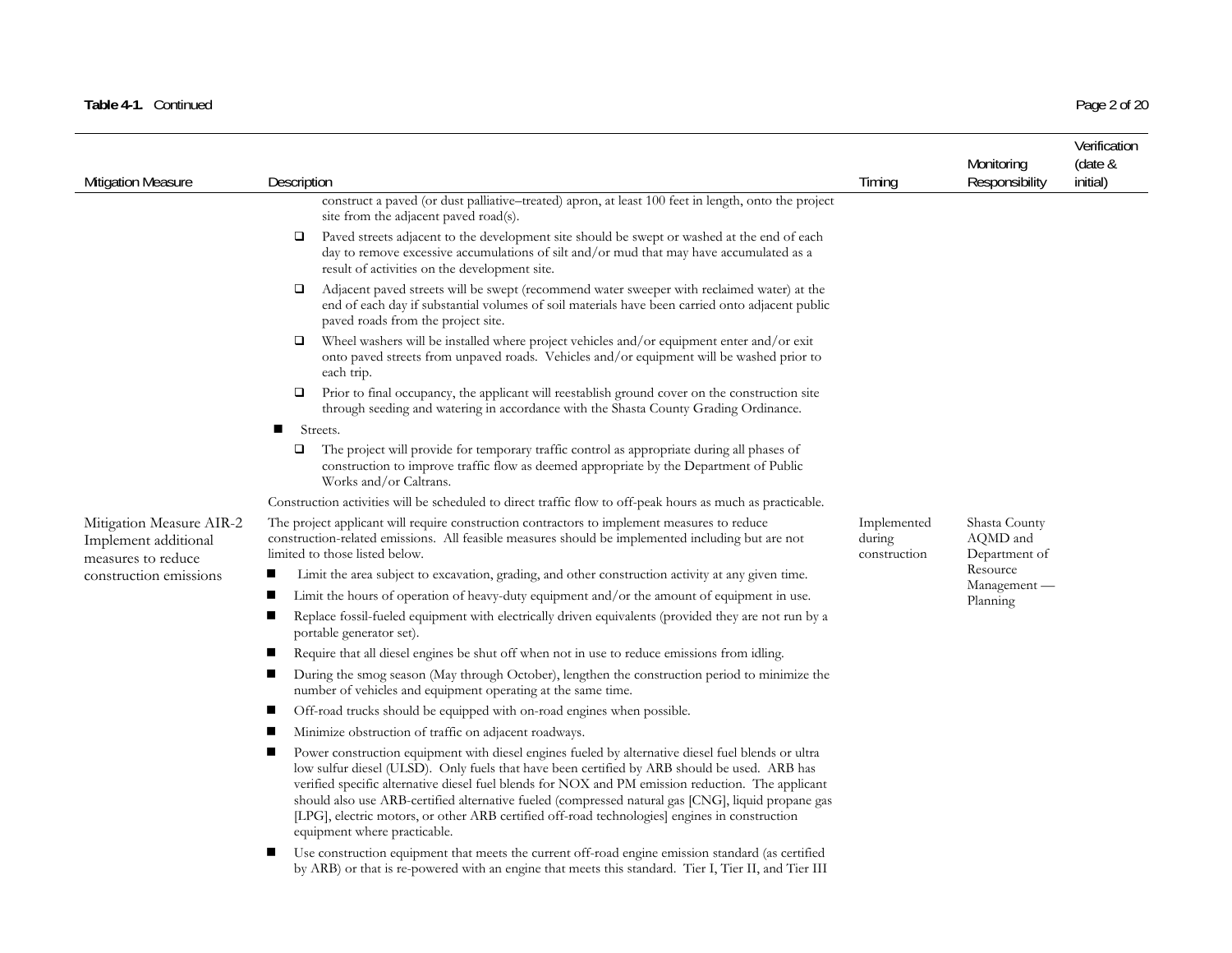### Table 4-1. Continued Page 3 of 20

| <b>Mitigation Measure</b>                                                     | Description                                                                                                                                                                                                                                                                                                                                                                                                                                                                                                                                                                                                                                                                                                                                                                                                                                                                                                                                                                                                                                                                                                                                                                                                                                                                                                                                                                     | Timing                                                                              | Monitoring<br>Responsibility                                                | Verification<br>(date &<br>initial) |
|-------------------------------------------------------------------------------|---------------------------------------------------------------------------------------------------------------------------------------------------------------------------------------------------------------------------------------------------------------------------------------------------------------------------------------------------------------------------------------------------------------------------------------------------------------------------------------------------------------------------------------------------------------------------------------------------------------------------------------------------------------------------------------------------------------------------------------------------------------------------------------------------------------------------------------------------------------------------------------------------------------------------------------------------------------------------------------------------------------------------------------------------------------------------------------------------------------------------------------------------------------------------------------------------------------------------------------------------------------------------------------------------------------------------------------------------------------------------------|-------------------------------------------------------------------------------------|-----------------------------------------------------------------------------|-------------------------------------|
|                                                                               | engines produce significantly less NOX and PM emissions than uncontrolled engines.                                                                                                                                                                                                                                                                                                                                                                                                                                                                                                                                                                                                                                                                                                                                                                                                                                                                                                                                                                                                                                                                                                                                                                                                                                                                                              |                                                                                     |                                                                             |                                     |
| <b>Biological Resources</b>                                                   |                                                                                                                                                                                                                                                                                                                                                                                                                                                                                                                                                                                                                                                                                                                                                                                                                                                                                                                                                                                                                                                                                                                                                                                                                                                                                                                                                                                 |                                                                                     |                                                                             |                                     |
| Mitigation Measure BIO-1<br>Avoid Butte County<br>morning-glory               | Wherever possible, redesign the location of the facilities to avoid habitat for Butte County morning-<br>glory. The applicant will, to the extent possible, adjust the location of six turbines and associated access<br>roads currently planned for construction in Butte County morning-glory habitat. If this avoidance<br>measure is not possible, the applicant will implement Mitigation Measure BIO-2.                                                                                                                                                                                                                                                                                                                                                                                                                                                                                                                                                                                                                                                                                                                                                                                                                                                                                                                                                                   | Prior to<br>initiating<br>construction<br>and ongoing<br>throughout<br>construction | Shasta County<br>Department of<br>Resource<br>Management-<br>Planning       |                                     |
| Mitigation Measure BIO-2<br>Minimize impacts on Butte<br>County morning-glory | Butte County morning-glory appears to have a patchy distribution within the population in the project<br>area. The applicant will minimize impacts on Butte County morning-glory by locating facilities in<br>unoccupied patches of the population, or in areas that support the lowest densities of plants. To<br>accomplish this measure, a qualified botanist (a qualified botanist is defined as a person with at least an<br>undergraduate degree in botany or biology and specific experience conducting botanical surveys in the<br>region surrounding the project area for at least 3 years/seasons) will conduct a detailed survey of the<br>area prior to construction to describe and map the exact boundaries of the population in the project area<br>and the density of plants within the population. The survey must be conducted during the appropriate<br>time of year, and the results of the survey as well as final facility siting must be submitted to the<br>California Department of Fish and Game (DFG) and the Shasta County Department of Resource<br>Management and approved by both agencies prior to construction.                                                                                                                                                                                                                                | Prior to<br>initiating<br>construction<br>and ongoing<br>throughout<br>construction | Shasta County<br>Department of<br>Resource<br>Management-<br>Planning / DFG |                                     |
|                                                                               | For Butte County morning-glory habitat temporarily disturbed during construction (approximately 15<br>acres), the applicant will confine the work area to the minimum amount necessary to complete the work.<br>Where temporary disturbance is necessary, the applicant will conduct project activities and necessary<br>ground disturbance in a manner that is consistent with the successful reestablishment of the species. A<br>list of specific actions necessary to ensure successful reestablishment of the species following temporary<br>disturbance, and the locations where these actions will be implemented, will be prepared by a qualified<br>botanist, submitted to DFG and the Shasta County Department of Resource Management, and<br>approved by both agencies prior to construction.                                                                                                                                                                                                                                                                                                                                                                                                                                                                                                                                                                        |                                                                                     |                                                                             |                                     |
|                                                                               | Finally, to minimize impacts on Butte County morning-glory resulting from the potential introduction of<br>invasive species, the applicant will implement invasive species control measures during construction and<br>implement monitoring for a period of 3 years following construction. Prior to construction, the<br>applicant must conduct a survey to map invasive species within the project area. During construction,<br>the applicant will implement measures to prevent the spread of existing invasive species as determined<br>necessary by a qualified botanist. Following construction, the applicant will monitor the project area<br>every year for a period of 3 years during the appropriate period(s) of the year to ensure that invasive<br>species have not been spread into new areas or that no new invasive species have been introduced.<br>Through coordination with the Shasta County Department of Resource Management, and under the<br>judgment of a qualified botanist, the applicant will implement measures to control invasive species if<br>deemed necessary. An invasive species control plan must be submitted to the Shasta County<br>Department of Resource Management and DFG prior to construction. Additionally, invasive species<br>monitoring and treatment reports must be submitted to the Shasta County Department of Resource |                                                                                     |                                                                             |                                     |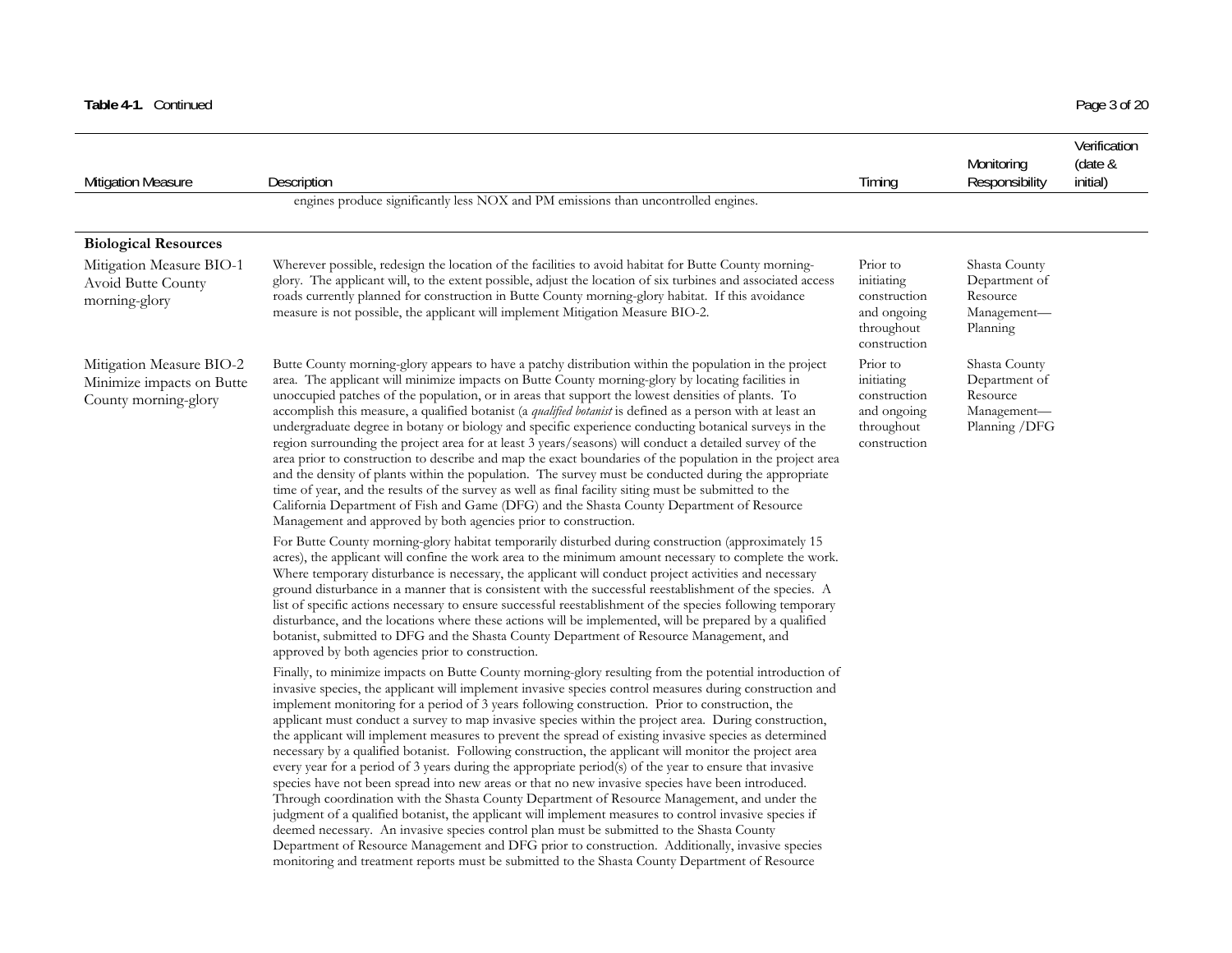### Table 4-1. Continued Page 4 of 20

| Mitigation Measure                                                         | Description                                                                                                                                                                                                                                                                                                             | Timing                                    | Monitoring<br>Responsibility | Verification<br>(date &<br>initial) |
|----------------------------------------------------------------------------|-------------------------------------------------------------------------------------------------------------------------------------------------------------------------------------------------------------------------------------------------------------------------------------------------------------------------|-------------------------------------------|------------------------------|-------------------------------------|
|                                                                            | Management and DFG annually following the completion of construction activities.                                                                                                                                                                                                                                        |                                           |                              |                                     |
| Mitigation Measure BIO-3<br>Avoid and minimize<br>disturbance of waters of | Redesign or modify the project to avoid direct and indirect impacts on wetlands and streams, if<br>п<br>feasible.<br>Avoid all wetlands and other waters of the United States by installing orange construction barrier<br>$\blacksquare$                                                                               | Prior to<br>initiating<br>construction    | <b>USACE</b>                 |                                     |
| the United States, including<br>wetlands                                   | fencing (and sedimentation fencing in some cases) between the construction site and the<br>wetland/other waters areas.                                                                                                                                                                                                  | and ongoing<br>throughout<br>construction |                              |                                     |
|                                                                            | Avoid construction activities in saturated or ponded wetlands and streams during the wet season to<br>ш<br>the maximum extent possible. Where such activities are unavoidable, protective practices, such as<br>use of padding or vehicles with balloon tires, will be employed.                                        |                                           |                              |                                     |
|                                                                            | If deemed necessary by USACE during the Section 404 permit process, use geotexile cushions and<br>ш<br>other materials (e.g., timber pads, prefabricated equipment pads, geotextile fabric) in saturated<br>conditions to minimize damage to the substrate and vegetation.                                              |                                           |                              |                                     |
|                                                                            | Stabilize exposed slopes and stream banks immediately upon completion of construction activities.<br>п<br>Other waters of the United States will be restored in a manner that encourages vegetation to<br>reestablish to preproject conditions and contours to reduce the effects of erosion on the drainage<br>system. |                                           |                              |                                     |
|                                                                            | Restrict any instream construction within the ordinary high water mark to the low-flow period of<br>May through October.                                                                                                                                                                                                |                                           |                              |                                     |
|                                                                            | Complete all activities promptly to minimize their duration and resulting impacts.                                                                                                                                                                                                                                      |                                           |                              |                                     |
|                                                                            | Prohibit equipment access or staging in or within 250 feet of wetlands and other waters of the<br>ш<br>United States along existing access roads. Confine access to existing roads.                                                                                                                                     |                                           |                              |                                     |
|                                                                            | Keep all protective measures in place until all construction activities have been completed near the<br>$\blacksquare$<br>resource; remove such measures immediately following construction activities.                                                                                                                 |                                           |                              |                                     |
|                                                                            | Locate all turbines and project infrastructure (roads, substations, and other facilities) away from<br>wetlands and drainages. Establish a setback as described below.                                                                                                                                                  |                                           |                              |                                     |
|                                                                            | Construct project components using the setback recommendations established in USACE and<br>п<br>California Department of Fish and Game guidance: a 100-foot setback from wetlands and streams<br>and a 250-foot setback from wetlands, streams, and ephemeral pools that provide habitat for<br>special-status species. |                                           |                              |                                     |
|                                                                            | Retain a qualified wetland biologist to identify and flag the boundaries of wetlands prior to<br>construction as "exclusion areas"; construction crews will follow the recommended setbacks.                                                                                                                            |                                           |                              |                                     |
|                                                                            | Appurtenant project facilities (e.g., underground cables) will be sited at least 250 feet from<br>ш<br>identified wetland resources.                                                                                                                                                                                    |                                           |                              |                                     |
|                                                                            | Ground disturbance during construction will be sited at least 100 feet from the boundaries of<br>delineated wetlands to the extent feasible to minimize secondary effects on the resources.                                                                                                                             |                                           |                              |                                     |
|                                                                            | All fueling and storage areas will be located at least 250 feet from intermittent streams and wetlands<br>ш<br>to prevent spills of fuel or other hazardous materials from entering receiving waters.                                                                                                                   |                                           |                              |                                     |
|                                                                            | Develop a Spill Prevention and Containment Plan and maintain appropriate equipment on site to                                                                                                                                                                                                                           |                                           |                              |                                     |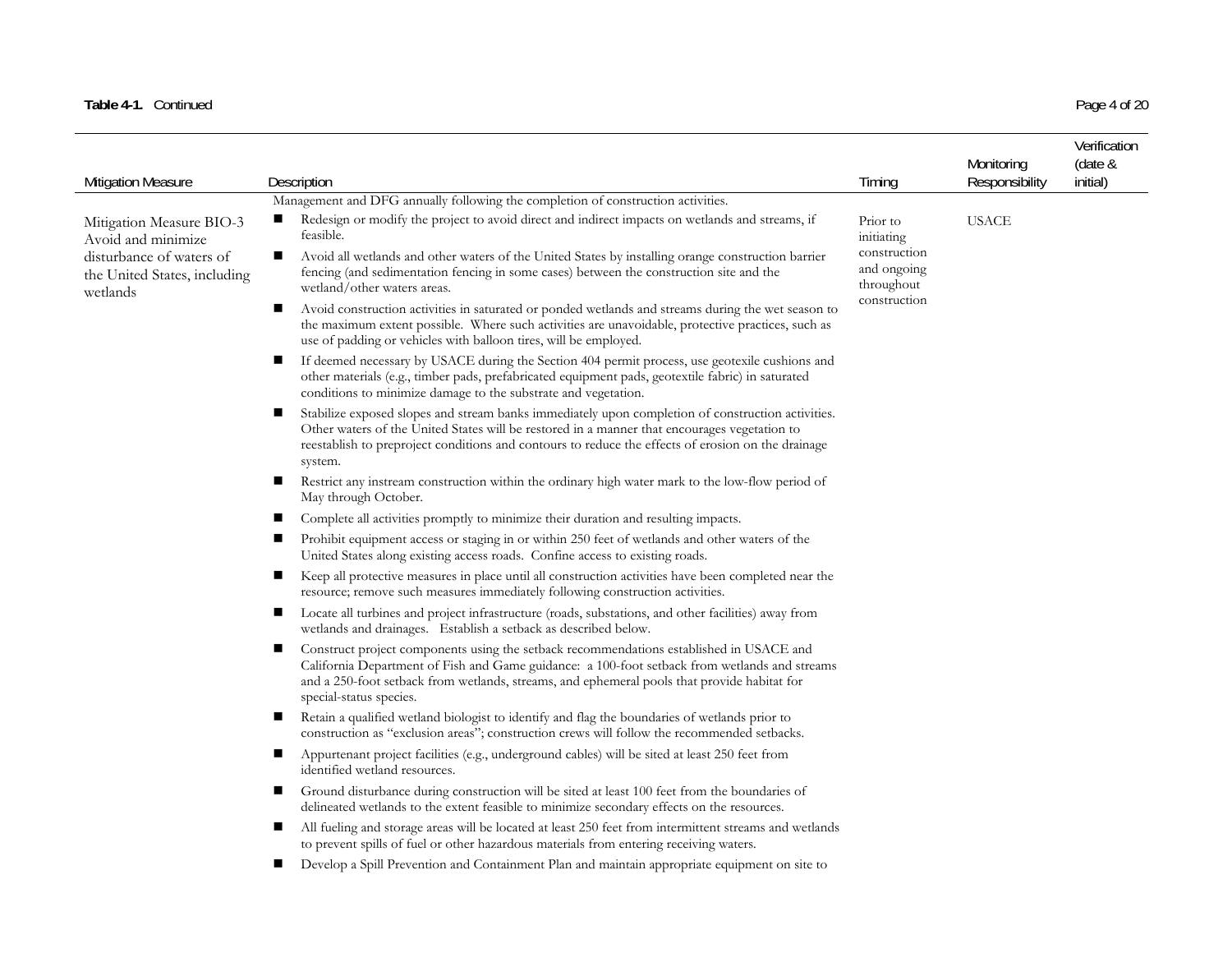| Table 4-1. Co | Continued | Page 5 of 20 |  |
|---------------|-----------|--------------|--|
|               |           |              |  |

| Page 5 of 20 |  |  |
|--------------|--|--|

| <b>Mitigation Measure</b>                                                                                                              | Description                                                                                                                                                                                                                                                                                                                                                                                                                                                                                                                                                                                                                                                                                                                                                                                                                                                               | Timing                                                                                                                                       | Monitoring<br>Responsibility                                              | Verification<br>(date &<br>initial) |
|----------------------------------------------------------------------------------------------------------------------------------------|---------------------------------------------------------------------------------------------------------------------------------------------------------------------------------------------------------------------------------------------------------------------------------------------------------------------------------------------------------------------------------------------------------------------------------------------------------------------------------------------------------------------------------------------------------------------------------------------------------------------------------------------------------------------------------------------------------------------------------------------------------------------------------------------------------------------------------------------------------------------------|----------------------------------------------------------------------------------------------------------------------------------------------|---------------------------------------------------------------------------|-------------------------------------|
|                                                                                                                                        | prevent adverse impacts on wetlands that could result from an inadvertent spill.                                                                                                                                                                                                                                                                                                                                                                                                                                                                                                                                                                                                                                                                                                                                                                                          |                                                                                                                                              |                                                                           |                                     |
| Mitigation Measure BIO-4<br>Conduct vegetation<br>removal activities during<br>the non-breeding season                                 | To avoid potential impacts on nesting yellow warblers, raptors, and other migratory birds, all initial<br>ground disturbance and vegetation removal activities will occur during the non-breeding season (i.e.,<br>August 15-March 1). If vegetation removal activities during the breeding season cannot be avoided,<br>implement Mitigation Measure BIO-6.                                                                                                                                                                                                                                                                                                                                                                                                                                                                                                              | During<br>construction<br>activities (April-<br>August 15)                                                                                   | DFG                                                                       |                                     |
| Mitigation Measure BIO-5<br>Conduct preconstruction<br>surveys for nesting birds<br>and avoid active nest sites                        | To avoid potential impacts on nesting yellow warblers, raptors, and other migratory birds, a<br>preconstruction survey will be conducted to locate all active nests of special-status birds and birds<br>protected under the Migratory Bird Treaty Act. Nest sites of special-status raptors will be avoided and<br>no vegetation removal activities will occur within a 0.25-mile radius of the nest until the young have<br>fledged or the nest has failed, as determined by a qualified biologist. No vegetation removal activities<br>will be conducted within 100 feet of the nests of nesting songbirds until the young have fledged or the<br>nest has failed, as determined by a qualified biologist.                                                                                                                                                             | Preconstruction<br>surveys to be<br>conducted prior<br>to initiating<br>construction;<br>activities<br>ongoing<br>throughout<br>construction | DFG                                                                       |                                     |
| Mitigation Measure BIO-6<br>Monitor avian and bat<br>mortality rates and<br>implement adaptive<br>management measures, if<br>necessary | Mitigation Measure BIO-6 involves preparing and implementing a multifaceted program of avian and bat<br>mortality monitoring and implementing adaptive management measures, as needed. It comprises the<br>components listed below.<br>Forming a technical advisory committee (TAC).<br>ш<br>Preparation and implementation of an avian and bat mortality monitoring study plan.<br>Preparation and submittal of annual monitoring reports.<br>Review of results and implementation of adaptive management measures, if necessary.<br>Conducting an avian use study.<br>Offsite mitigation funding.                                                                                                                                                                                                                                                                       | TAC to be<br>formed prior to<br>initiating<br>construction;rec<br>ommendations<br>implemented<br>throughout<br>construction                  | Shasta County<br>Deparment of<br>Resource<br>Management-<br>Planning /TAC |                                     |
|                                                                                                                                        | <b>Technical Advisory Committee.</b> At the direction of the County, the project proponent will be<br>responsible for the formation of a Technical Advisory Committee (TAC). Participation on the technical<br>advisory committee will include, at a minimum, a representative of the project proponent, the California<br>Department of Fish and Game, the U.S. Fish and Wildlife Service, conservation organization(s) (e.g.,<br>Wintu Audubon Society), the landowners, and at least two experts with experience in avian mortality<br>associated with windfarms and/or other electrical infrastructure. One of these two experts will have<br>significant expertise in statistical analysis of avian mortality data. Final participation on the TAC will be<br>at the discretion of the County. The TAC will be formed prior to the initiation of project operations. |                                                                                                                                              |                                                                           |                                     |
|                                                                                                                                        | The purpose of the TAC is to advise the County on technical matters related to avian and bat mortality<br>issues, including the following: review of proposed research and/or monitoring plans; review of the<br>results of avian and bat mortality monitoring to determine if fatality thresholds (see below) have been<br>exceeded, and to make recommendations to the County Planning Director on which of the actions listed                                                                                                                                                                                                                                                                                                                                                                                                                                          |                                                                                                                                              |                                                                           |                                     |

below will be implemented to reduce those fatalities if the thresholds are exceeded. The County Planning Director or his/her designated representative will have sole authority to make decisions concerning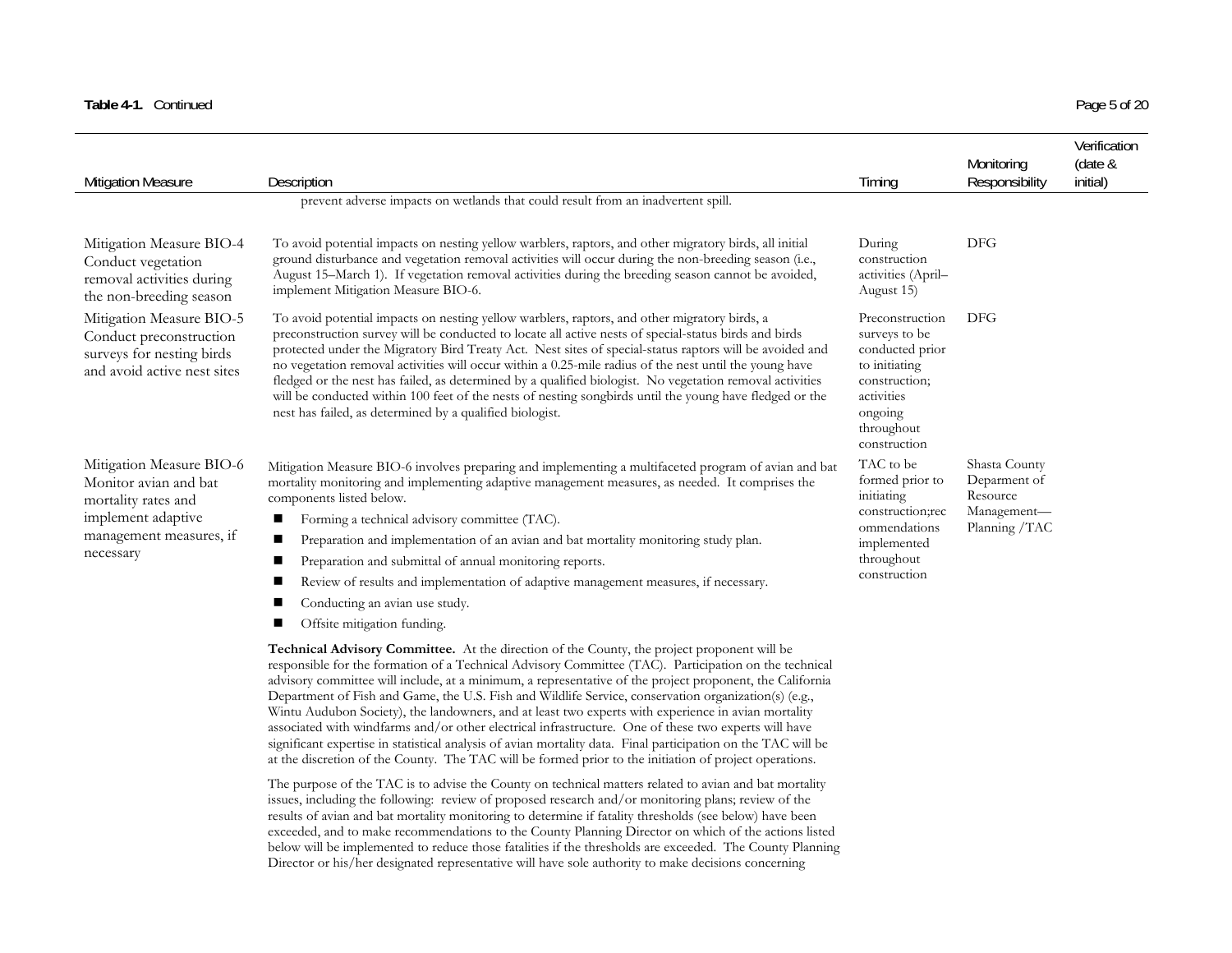| <b>Mitigation Measure</b> | Description                                                                                                                                                                                                                                                                                                                                                                                                                                                                                                                                                                                                                                                                                                                                                                                                                                                                                                                                                                                                                                                                                                                                                                                                                                                                                                                                                                                                                                                                                                                                                                                                                                                                                                                                                                                                                                                                                                                                                                                                        |                                                                                                                                                                                                                                                                                                                                                                                                                                                                                                                                                                                                                                                                                                                                                                                                                                                         | Timing | Monitoring<br>Responsibility | Verification<br>(date &<br>initial) |
|---------------------------|--------------------------------------------------------------------------------------------------------------------------------------------------------------------------------------------------------------------------------------------------------------------------------------------------------------------------------------------------------------------------------------------------------------------------------------------------------------------------------------------------------------------------------------------------------------------------------------------------------------------------------------------------------------------------------------------------------------------------------------------------------------------------------------------------------------------------------------------------------------------------------------------------------------------------------------------------------------------------------------------------------------------------------------------------------------------------------------------------------------------------------------------------------------------------------------------------------------------------------------------------------------------------------------------------------------------------------------------------------------------------------------------------------------------------------------------------------------------------------------------------------------------------------------------------------------------------------------------------------------------------------------------------------------------------------------------------------------------------------------------------------------------------------------------------------------------------------------------------------------------------------------------------------------------------------------------------------------------------------------------------------------------|---------------------------------------------------------------------------------------------------------------------------------------------------------------------------------------------------------------------------------------------------------------------------------------------------------------------------------------------------------------------------------------------------------------------------------------------------------------------------------------------------------------------------------------------------------------------------------------------------------------------------------------------------------------------------------------------------------------------------------------------------------------------------------------------------------------------------------------------------------|--------|------------------------------|-------------------------------------|
|                           | monitoring results and adaptive measures.                                                                                                                                                                                                                                                                                                                                                                                                                                                                                                                                                                                                                                                                                                                                                                                                                                                                                                                                                                                                                                                                                                                                                                                                                                                                                                                                                                                                                                                                                                                                                                                                                                                                                                                                                                                                                                                                                                                                                                          |                                                                                                                                                                                                                                                                                                                                                                                                                                                                                                                                                                                                                                                                                                                                                                                                                                                         |        |                              |                                     |
|                           | defined above.                                                                                                                                                                                                                                                                                                                                                                                                                                                                                                                                                                                                                                                                                                                                                                                                                                                                                                                                                                                                                                                                                                                                                                                                                                                                                                                                                                                                                                                                                                                                                                                                                                                                                                                                                                                                                                                                                                                                                                                                     | The TAC will use the best available evidence to make recommendations to the County annually on which<br>of the adaptive management measures listed below should be implemented, and in what specific fashion,<br>to reduce the level of mortality until mortality rates remain below the thresholds defined above. The<br>County will make the final determination of which measures recommended by the TAC will be<br>implemented each year. An adaptive management approach will be used to determine the method<br>resulting in the least restrictions on wind farm operations that the data suggest may have a beneficial<br>effect on reducing mortality rates. Additional measures will be implemented each year there are data to<br>suggest that the restrictions will reduce mortality rates until mortality rates remain below the thresholds |        |                              |                                     |
|                           | <b>Monitoring Study.</b> Prior to initiation of project operations (here defined as the beginning of electrical<br>generation), the project applicant will submit an avian and bat mortality monitoring study plan for<br>approval by the County. The purpose of the study will be to determine avian and bat mortality rates<br>resulting from project operations. Following initiation of project operations, the project proponent will<br>fund and implement, at the direction of the County, the avian mortality monitoring study plan. The<br>monitoring study will require, at a minimum, searches of 30% of the turbines twice weekly using plot<br>sizes and search protocols recommended in the California Guidelines for Reducing Impacts to Birds and<br>Bats from Wind Energy Development, published by the California Energy Commission (California<br>Energy Commission and California Department of Fish and Game 2006). The study will be designed to<br>estimate the mortality rate for each species and species group listed below. Mortality rates must be<br>adjusted to take into account potential biases resulting from variation in searcher efficiency, carcass<br>removal by predators and scavengers, and other known sources of bias.<br>Annual Monitoring Reports and Thresholds. The information will be compiled, analyzed, and<br>documented in annual reports for a period of 2 years after all turbines have been placed in operation.<br>The data will be made available to the public for use in the evaluation of avian mortality associated with<br>wind farm projects. If mortality rates of bald eagle or sandhill crane do not meet or exceed the level at<br>which populations may be adversely affected (listed below; see also the discussion in Operational Impacts<br>above [page 3.4-19 of the Draft EIR]), and mortality of owls, diurnal raptors, or yellow warbler do not<br>exceed the levels defined below, no further mortality monitoring will be required. |                                                                                                                                                                                                                                                                                                                                                                                                                                                                                                                                                                                                                                                                                                                                                                                                                                                         |        |                              |                                     |
|                           |                                                                                                                                                                                                                                                                                                                                                                                                                                                                                                                                                                                                                                                                                                                                                                                                                                                                                                                                                                                                                                                                                                                                                                                                                                                                                                                                                                                                                                                                                                                                                                                                                                                                                                                                                                                                                                                                                                                                                                                                                    |                                                                                                                                                                                                                                                                                                                                                                                                                                                                                                                                                                                                                                                                                                                                                                                                                                                         |        |                              |                                     |
|                           | Bald eagle<br>3 fatalities per year                                                                                                                                                                                                                                                                                                                                                                                                                                                                                                                                                                                                                                                                                                                                                                                                                                                                                                                                                                                                                                                                                                                                                                                                                                                                                                                                                                                                                                                                                                                                                                                                                                                                                                                                                                                                                                                                                                                                                                                |                                                                                                                                                                                                                                                                                                                                                                                                                                                                                                                                                                                                                                                                                                                                                                                                                                                         |        |                              |                                     |
|                           | Greater sandhill crane                                                                                                                                                                                                                                                                                                                                                                                                                                                                                                                                                                                                                                                                                                                                                                                                                                                                                                                                                                                                                                                                                                                                                                                                                                                                                                                                                                                                                                                                                                                                                                                                                                                                                                                                                                                                                                                                                                                                                                                             | 5 fatalities per year                                                                                                                                                                                                                                                                                                                                                                                                                                                                                                                                                                                                                                                                                                                                                                                                                                   |        |                              |                                     |
|                           | Yellow warbler                                                                                                                                                                                                                                                                                                                                                                                                                                                                                                                                                                                                                                                                                                                                                                                                                                                                                                                                                                                                                                                                                                                                                                                                                                                                                                                                                                                                                                                                                                                                                                                                                                                                                                                                                                                                                                                                                                                                                                                                     | 0.07 fatalities per turbine per year                                                                                                                                                                                                                                                                                                                                                                                                                                                                                                                                                                                                                                                                                                                                                                                                                    |        |                              |                                     |
|                           | Owls                                                                                                                                                                                                                                                                                                                                                                                                                                                                                                                                                                                                                                                                                                                                                                                                                                                                                                                                                                                                                                                                                                                                                                                                                                                                                                                                                                                                                                                                                                                                                                                                                                                                                                                                                                                                                                                                                                                                                                                                               | 0.11 fatalities per turbine per year                                                                                                                                                                                                                                                                                                                                                                                                                                                                                                                                                                                                                                                                                                                                                                                                                    |        |                              |                                     |
|                           | Diurnal raptors                                                                                                                                                                                                                                                                                                                                                                                                                                                                                                                                                                                                                                                                                                                                                                                                                                                                                                                                                                                                                                                                                                                                                                                                                                                                                                                                                                                                                                                                                                                                                                                                                                                                                                                                                                                                                                                                                                                                                                                                    | 0.35 fatalities per turbine per year                                                                                                                                                                                                                                                                                                                                                                                                                                                                                                                                                                                                                                                                                                                                                                                                                    |        |                              |                                     |
|                           |                                                                                                                                                                                                                                                                                                                                                                                                                                                                                                                                                                                                                                                                                                                                                                                                                                                                                                                                                                                                                                                                                                                                                                                                                                                                                                                                                                                                                                                                                                                                                                                                                                                                                                                                                                                                                                                                                                                                                                                                                    | If mortality rates meet or exceed the levels defined above, the avian mortality monitoring will be<br>continued until mortality rates remain below all the thresholds defined above for a period of 2                                                                                                                                                                                                                                                                                                                                                                                                                                                                                                                                                                                                                                                   |        |                              |                                     |

consecutive years.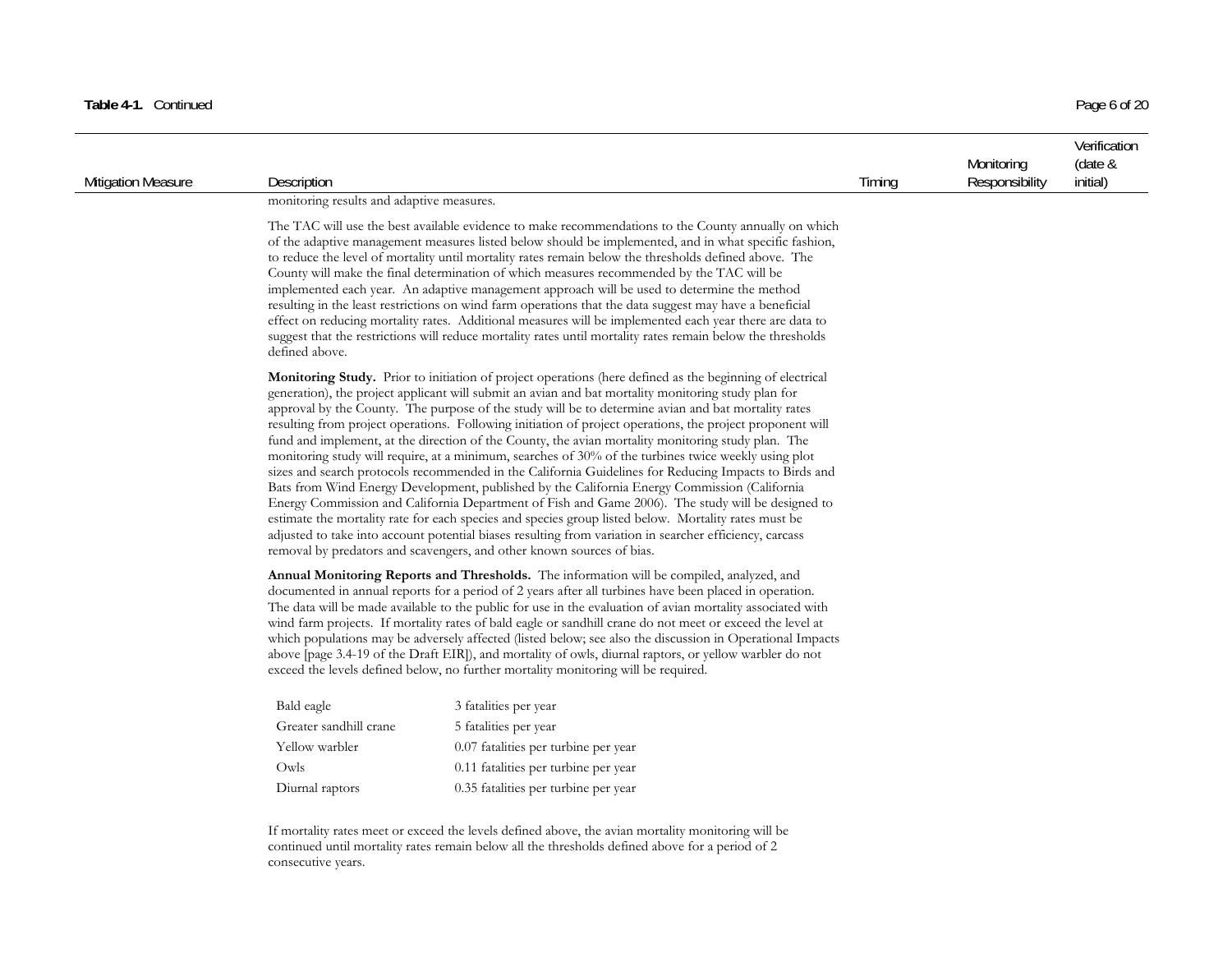### Table 4-1. Continued Page 7 of 20

| <b>Mitigation Measure</b> | Description                                                                                                                                                                                                                                                                                                                                                                                                                                                                                                                                                                                                                                                             | Timing | Monitoring<br>Responsibility | Verification<br>(date &<br>initial) |
|---------------------------|-------------------------------------------------------------------------------------------------------------------------------------------------------------------------------------------------------------------------------------------------------------------------------------------------------------------------------------------------------------------------------------------------------------------------------------------------------------------------------------------------------------------------------------------------------------------------------------------------------------------------------------------------------------------------|--------|------------------------------|-------------------------------------|
|                           | Adaptive Management Measures. The TAC will make a recommendation to the County, if thresholds<br>defined above are met or exceeded, on which of the measures listed below should be implemented.                                                                                                                                                                                                                                                                                                                                                                                                                                                                        |        |                              |                                     |
|                           | Alterations to habitats within the project area that reduce the level of attractants to the project area<br>ш<br>by species whose mortality thresholds have been exceeded. Examples include control of raptor<br>prey species (e.g., ground squirrels, chipmunks, woodrats, pocket gophers) or the habitat elements<br>(e.g., rock piles, particular shrub species) on which they depend.                                                                                                                                                                                                                                                                               |        |                              |                                     |
|                           | Timing restrictions on the operation of one or more turbines (time of day or seasonal shutdown).<br>Turbines are shut down when the turbine blades are "feathered" horizontally in the wind, and the<br>turbines stop rotating.                                                                                                                                                                                                                                                                                                                                                                                                                                         |        |                              |                                     |
|                           | Permanent shutdown of one or more turbines.                                                                                                                                                                                                                                                                                                                                                                                                                                                                                                                                                                                                                             |        |                              |                                     |
|                           | Relocation of one or more turbines.                                                                                                                                                                                                                                                                                                                                                                                                                                                                                                                                                                                                                                     |        |                              |                                     |
|                           | Although current information suggests that use of lighting and other means for discouraging use of the<br>project area by avian species are not effective, new research or technologies may become available in the<br>future that are effective. The TAC may recommend, and the County may require, additional monitoring<br>and the implementation of additional mitigation measures, such as use of lighting, sounds, or other<br>means of discouraging use of the project area by species or species groups experiencing high mortality<br>rates, if new information suggests that use of these technologies is likely to have an appreciable<br>beneficial effect. |        |                              |                                     |
|                           | Avian Use Study. To provide a context for interpretation of avian fatality data and insight into turbine-<br>specific fatality data, 1 year of avian use studies will be conducted as specified in the CEC Guidelines.<br>The avian use study will be conducted concurrently with the avian and bat mortality monitoring study.                                                                                                                                                                                                                                                                                                                                         |        |                              |                                     |
|                           | Offsite Mitigation Funding. In addition to the foregoing mitigation measures, the project proponent<br>has agreed to make funds available to be used for offsite mitigation, which may include any of the<br>measures listed below.                                                                                                                                                                                                                                                                                                                                                                                                                                     |        |                              |                                     |
|                           | Acquisition, development, and/or management of breeding and feeding areas for avian species<br>potentially affected by the project.                                                                                                                                                                                                                                                                                                                                                                                                                                                                                                                                     |        |                              |                                     |
|                           | Creation of artificial nesting habitat (e.g., nest structures).                                                                                                                                                                                                                                                                                                                                                                                                                                                                                                                                                                                                         |        |                              |                                     |
|                           | Contributions to established conservation programs for specific species.                                                                                                                                                                                                                                                                                                                                                                                                                                                                                                                                                                                                |        |                              |                                     |
|                           | Establishment of a compensatory mitigation fund for species-specific conservation programs.                                                                                                                                                                                                                                                                                                                                                                                                                                                                                                                                                                             |        |                              |                                     |
|                           |                                                                                                                                                                                                                                                                                                                                                                                                                                                                                                                                                                                                                                                                         |        |                              |                                     |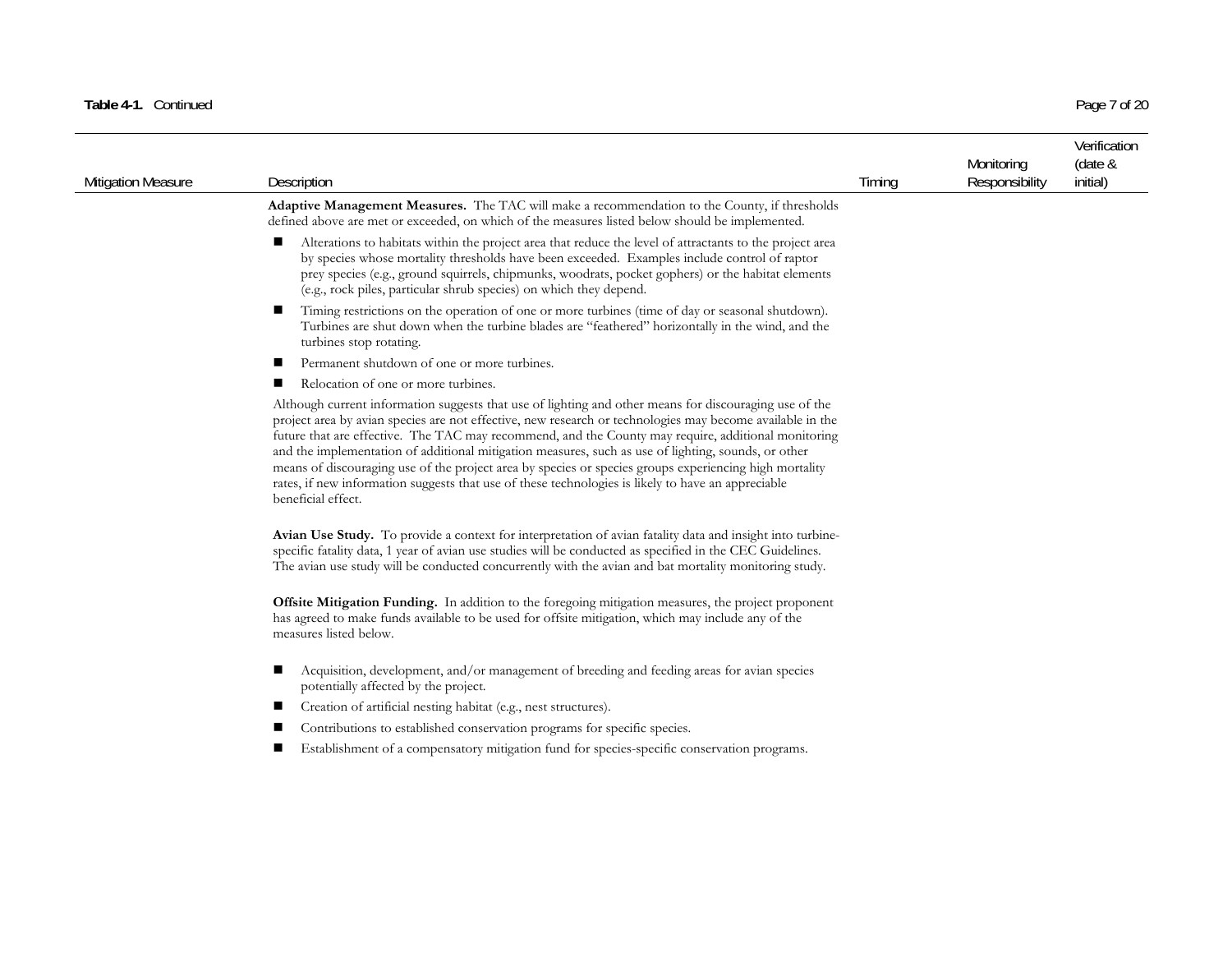| <b>Mitigation Measure</b> | <b>Description</b>                               | Timing | Monitoring<br>Responsibility | Verification<br>(date &<br>initial) |
|---------------------------|--------------------------------------------------|--------|------------------------------|-------------------------------------|
|                           | Mitigation Measures Decision Framework for BIO-6 |        |                              |                                     |

| Mitigation<br>Measure<br>Component          | <b>Summary Description</b>                                                                                                                                                                                                                                                                                                                                                                                                                                                                                                                                                                                                                                                                                                                                          | Timing/Duration/Formulae                                                                                                                                                                                                                                                                                                                                                     | Trigger/Threshold for<br><b>Additional Mitigation</b>                                                                                                                                                                                                                                                                                                                                                                    |
|---------------------------------------------|---------------------------------------------------------------------------------------------------------------------------------------------------------------------------------------------------------------------------------------------------------------------------------------------------------------------------------------------------------------------------------------------------------------------------------------------------------------------------------------------------------------------------------------------------------------------------------------------------------------------------------------------------------------------------------------------------------------------------------------------------------------------|------------------------------------------------------------------------------------------------------------------------------------------------------------------------------------------------------------------------------------------------------------------------------------------------------------------------------------------------------------------------------|--------------------------------------------------------------------------------------------------------------------------------------------------------------------------------------------------------------------------------------------------------------------------------------------------------------------------------------------------------------------------------------------------------------------------|
| Technical<br>Advisory<br>Committee          | Formation of a Technical Advisory<br>Committee (invited parties shall include<br>one representative each from the CDFG,<br>USFWS, one conservation organization,<br>project operations and construction<br>manager (the owner), and Shasta County<br>Department of Resource Management).<br>The TAC shall be limited to one voting<br>member from each party, with advisors<br>for each party allowed to attend and<br>participate in meetings and lend expertise<br>to the members. See Technical Advisory<br>Committee above for further details on the<br>operation of the TAC.                                                                                                                                                                                  | The TAC shall be formed<br>during construction and shall<br>hold its first meeting prior to<br>the commencement of<br>commercial project operations<br>in order to review and make<br>initial recommendations for<br>the monitoring study<br>protocols. Thereafter, the<br>TAC shall meet at least<br>semiannually to review the<br>results of avian fatality<br>monitoring. | If the monitoring<br>studies show that any<br>fatality thresholds have<br>been exceeded, the<br>TAC shall confer to<br>make recommendations<br>to the Planning<br>Director for additional<br>mitigation as outlined<br>below.                                                                                                                                                                                            |
| Fatality<br>monitoring<br>and<br>thresholds | Fatality monitoring will be conducted by a<br>qualified biologist approved by the TAC<br>and will be used to compare pre-<br>operations predictions of fatality with<br>actual fatalities associated with project<br>operations to determine if impact<br>thresholds have been exceeded. Carcass<br>scavenge calibration shall commence on<br>the first appropriate day for the applicable<br>species after day 1 of operations. In<br>addition the owner shall arrange for a<br>permit to enter for research/monitoring<br>purposes for qualified scientists (when<br>funded by others) subject to approval of<br>the TAC.<br>Additionally, project operations staff will<br>be trained in handling and reporting avian<br>fatalities encountered in the course of | Three years, beginning as close<br>as possible to the first day of<br>commercial project operations.<br>Additional periods of<br>monitoring shall be required<br>should results of monitoring<br>studies suggest that additional<br>monitoring is warranted. See<br>Monitoring Study and Fatality<br><i>Thresholds</i> above for further<br>details.                         | Referral to the TAC for<br>potential changes to<br>monitoring methods<br>and additional<br>monitoring or research<br>shall occur if the<br>monitoring studies<br>show that the fatality<br>thresholds are<br>exceeded. The TAC<br>shall review the first<br>year of monitoring data<br>to determine whether to<br>recommend to the<br>Planning Director any<br>changes or refinements<br>to the monitoring<br>protocols. |
|                                             | turbine maintenance and other regular<br>activities on site. A protocol for project<br>staff will be developed through<br>coordination with the California<br>Department of Fish and Game and the<br>County for appropriate handling and<br>reporting of fatalities. The project owner<br>acknowledges that project staff training is<br>intended to supplement, not substitute, for<br>the formal monitoring study requirements                                                                                                                                                                                                                                                                                                                                    |                                                                                                                                                                                                                                                                                                                                                                              | Reasons for extending<br>monitoring beyond the<br>3 years include: fatality<br>of species not expected<br>during pre-project<br>surveys, fatality of<br>special-status or fully<br>protected species<br>exceeding thresholds,<br>and inadequacy of                                                                                                                                                                       |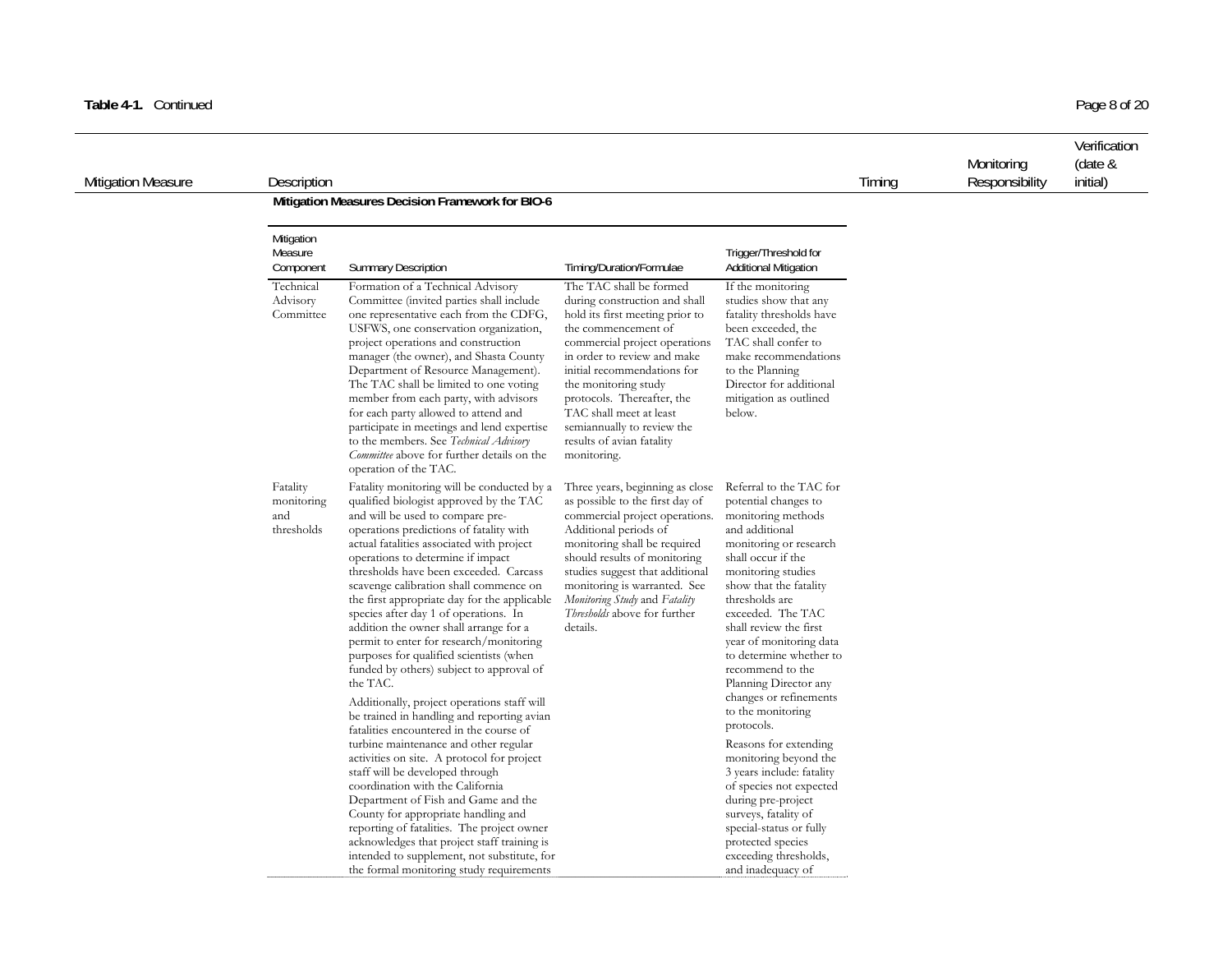### Table 4-1. Continued Page 9 of 20

| <b>Mitigation Measure</b> | Description                                                                                             |                                                                                                                                                                                                                                                                                                 |                                                                                                                                                                                                                                                                                                                                                                                                                                                                                                                                                                                                                                                                                                                                                                                                                                                                                                                                            |                                                                                                                                                                                                                      | Timing | Monitoring<br>Responsibility | Verification<br>(date &<br>initial) |
|---------------------------|---------------------------------------------------------------------------------------------------------|-------------------------------------------------------------------------------------------------------------------------------------------------------------------------------------------------------------------------------------------------------------------------------------------------|--------------------------------------------------------------------------------------------------------------------------------------------------------------------------------------------------------------------------------------------------------------------------------------------------------------------------------------------------------------------------------------------------------------------------------------------------------------------------------------------------------------------------------------------------------------------------------------------------------------------------------------------------------------------------------------------------------------------------------------------------------------------------------------------------------------------------------------------------------------------------------------------------------------------------------------------|----------------------------------------------------------------------------------------------------------------------------------------------------------------------------------------------------------------------|--------|------------------------------|-------------------------------------|
|                           |                                                                                                         | outlined above.                                                                                                                                                                                                                                                                                 |                                                                                                                                                                                                                                                                                                                                                                                                                                                                                                                                                                                                                                                                                                                                                                                                                                                                                                                                            | monitoring data.<br>Additional monitoring<br>or changes to the<br>monitoring protocols<br>will be subject to the<br>approval of the<br>Planning Director<br>based upon the<br>recommendations of<br>the TAC.         |        |                              |                                     |
|                           | Up-front<br>compensator<br>y mitigation<br>for potential<br>bald eagle<br>and sandhill<br>crane impacts | The owner shall provide for compensatory<br>mitigation prior to construction for<br>potential impacts on bald eagle and<br>sandhill crane.                                                                                                                                                      | For sandhill crane and bald<br>eagle, mitigation will involve<br>acquisition, enhancement, or<br>preservation of sufficient<br>offsite breeding habitat at a 2:1<br>ratio of potential mortality.<br>The project owner will work<br>with the appropriate wildlife<br>refuge to identify appropriate<br>sandhill crane breeding habitat<br>for acquisition. Lands will be<br>transferred to the wildlife<br>refuge for preservation and<br>enhancement. For bald eagle,<br>mitigation will be contribution<br>of \$100,000 to a reputable land<br>trust or conservation program<br>approved by DFG and<br>USFWS for the purpose of<br>offsite preservation and<br>enhancement of bald eagle<br>habitat.<br>Proof of initiation of<br>compliance with the up-front<br>compensatory mitigation<br>requirements shall be provided<br>by the project owner to the<br>Planning Director prior to the<br>issuance of any construction<br>permits. | Due to the project's<br>potential for causing<br>fatalities of bald eagle<br>and sandhill crane,<br>which are state fully<br>protected species,<br>compensatory<br>mitigation is mandatory<br>prior to construction. |        |                              |                                     |
|                           | Secondary<br>compensator<br>y mitigation<br>fund                                                        | The applicant shall set aside a mitigation<br>fund to be used should threshold<br>exceedances occur. The mitigation fund<br>shall be used for habitat protection and<br>enhancement, additional research, and/or<br>additional mitigation determined to be<br>appropriate by the TAC to address | A mitigation fund shall be set<br>up by the project owner as a<br>one-time endowment or other<br>type of protected principal for<br>individual mitigation activities<br>approved by the Planning<br>Director, based on the                                                                                                                                                                                                                                                                                                                                                                                                                                                                                                                                                                                                                                                                                                                 | Subject to the Planning<br>Director's review and<br>approval of the<br>recommendations of<br>the TAC, and in<br>addition to all other<br>mitigation herein                                                           |        |                              |                                     |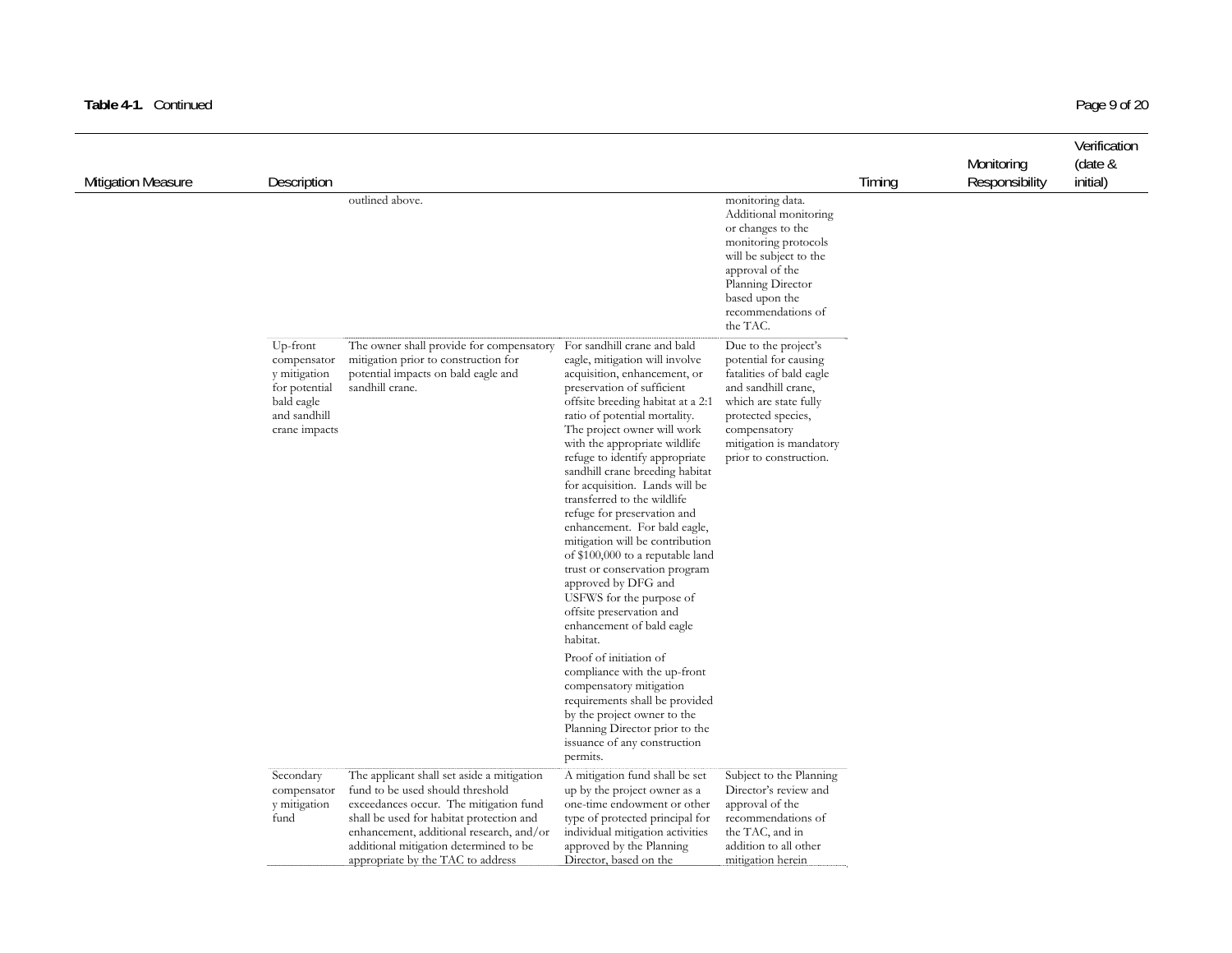### Table 4-1. Continued Page 10 of 20

| <b>Mitigation Measure</b> | Description                                                   |                                                                                                                                                                                                                                                                                                                                                                                                                                                                                                                                                                                                                                                                                                                                                                                                                                                                                                                              |                                                                                                                                                                                                                                                                                                                                                                                                                               |                                                                                                                                                                                                                                                                                                                    | Timing | Monitoring<br>Responsibility | Verification<br>(date &<br>initial) |
|---------------------------|---------------------------------------------------------------|------------------------------------------------------------------------------------------------------------------------------------------------------------------------------------------------------------------------------------------------------------------------------------------------------------------------------------------------------------------------------------------------------------------------------------------------------------------------------------------------------------------------------------------------------------------------------------------------------------------------------------------------------------------------------------------------------------------------------------------------------------------------------------------------------------------------------------------------------------------------------------------------------------------------------|-------------------------------------------------------------------------------------------------------------------------------------------------------------------------------------------------------------------------------------------------------------------------------------------------------------------------------------------------------------------------------------------------------------------------------|--------------------------------------------------------------------------------------------------------------------------------------------------------------------------------------------------------------------------------------------------------------------------------------------------------------------|--------|------------------------------|-------------------------------------|
|                           |                                                               | threshold exceedances. The TAC will<br>recommend to the Planning Director the<br>best uses of the compensatory mitigation<br>fund.                                                                                                                                                                                                                                                                                                                                                                                                                                                                                                                                                                                                                                                                                                                                                                                           | recommendations of the TAC.<br>The mitigation fund shall be<br>calculated at a rate of \$1,000<br>per MW based on the full<br>capacity of the project. Proof<br>of funding and the details of<br>the fund's principal value,<br>custodial financial institution,<br>and accessibility shall be<br>provided by the project owner<br>to the Planning Director prior<br>to the commencement of<br>commercial project operations. | described, the<br>Secondary<br>Compensatory<br>Mitigation Fund shall<br>be used when the<br>fatality thresholds<br>described above are<br>exceeded in any year of<br>operations                                                                                                                                    |        |                              |                                     |
|                           | Onsite<br>habitat<br>protection<br>and<br>enhancement<br>plan | Onsite habitat modification/protection or<br>enhancement measures shall be<br>implemented if thresholds for additional<br>mitigation are reached or unexpected<br>fatalities occur. Unexpected fatalities<br>include exceedance of the above-<br>established fatality thresholds or fatalities<br>of special-status species not anticipated in<br>pre-operations studies. Examples of<br>possible mitigation measures include, but<br>are not limited to, protection of nests<br>identified within the project boundary,<br>alterations to habitat within the study area<br>to inhibit or enhance certain species'<br>success, and modification of lighting<br>schemes to address fatalities related to<br>lighting at the project site. The TAC shall<br>review and consider the relevant data and<br>recommend the appropriate habitat<br>protection measures to be implemented<br>for the particular species in question. | The TAC shall make a<br>recommendation to the<br>Planning Director for<br>additional measures to be<br>included in a Habitat<br>Protection and Enhancement<br>Plan. Such measures shall be<br>implemented as specified by<br>the Planning Director, but in<br>all cases shall be fully<br>implemented within 1 year<br>following the final decision of<br>the Planning Director to<br>impose specific additional<br>measures. | If fatality thresholds are<br>exceeded, habitat<br>protection and<br>enhancement measures<br>may be needed, subject<br>to the recommendation<br>of the TAC and<br>approval of the<br>Planning Director.                                                                                                            |        |                              |                                     |
|                           | Operations<br>measures                                        | Changes to operations shall be considered<br>only if all other mitigation approaches<br>outlined above are not effective in fully<br>mitigating the impact to a less-than-<br>significant level. Any proposed changes to<br>operations shall be subject to the approval<br>of the Planning Director and must be<br>determined to be reasonable, feasible, and<br>linked to reducing specific impacts<br>identified through the monitoring studies<br>conducted at the project. For example,<br>operations changes that may be<br>implemented include shutdown of<br>individual turbines during times of                                                                                                                                                                                                                                                                                                                      | Approved on a month-to-<br>month basis and limited to the<br>time periods in which the<br>fatality threshold exceedances<br>occur.                                                                                                                                                                                                                                                                                            | Operational changes<br>shall only be<br>implemented if the<br>fatality threshold<br>exceedance persists and<br>cannot be mitigated to a<br>less-than-significant<br>level by the Habitat<br>Protection and<br>Enhancement Plan,<br>compensatory<br>mitigation, and<br>additional research<br>mitigation approaches |        |                              |                                     |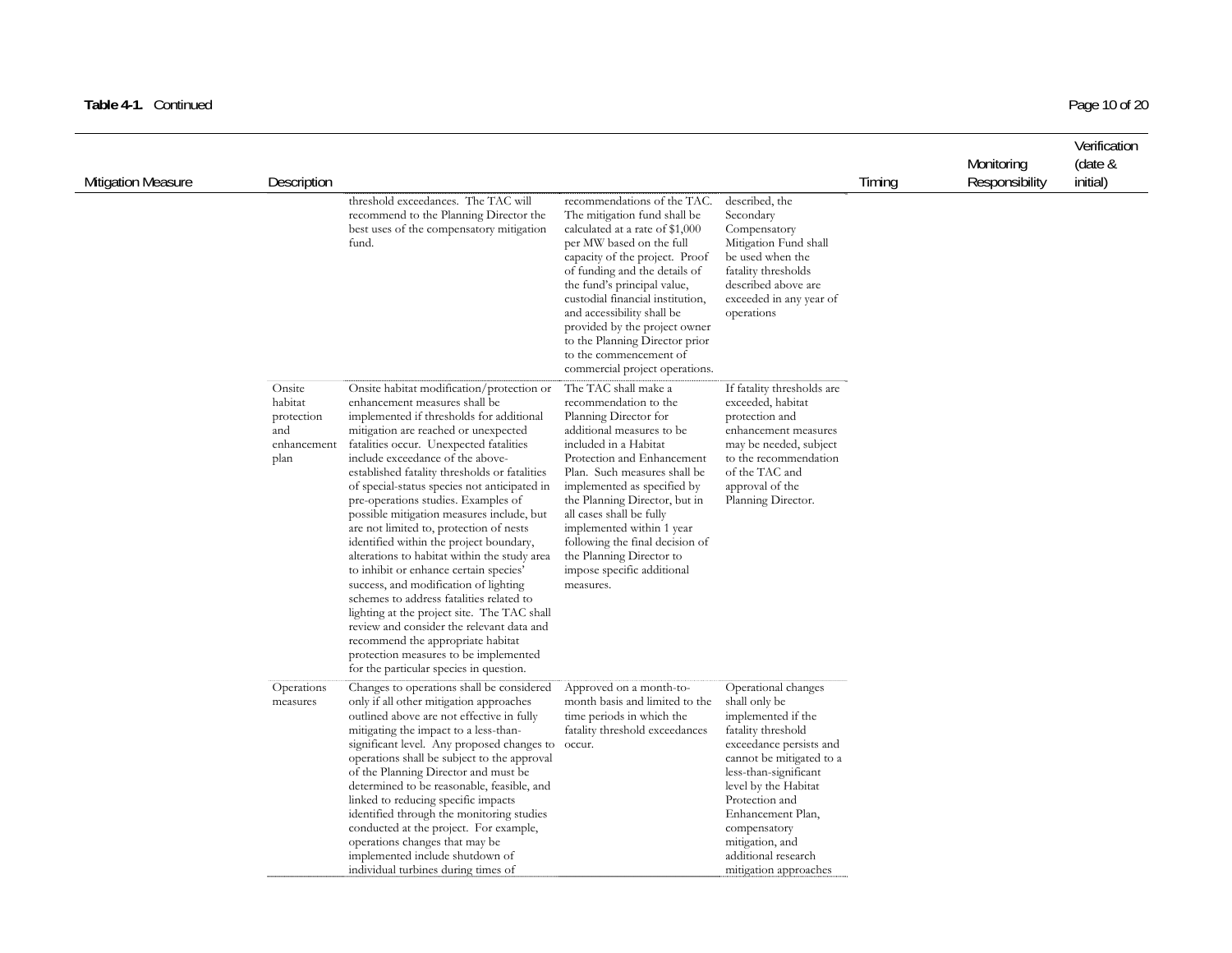### Table 4-1. Continued Page 11 of 20

| Mitigation Measure | Description            |                                                                                                                                                                                                                                                                                                                                                                                                                                                                                                                                                                                                                                                                   |                                                                                                                                                                                                                                                         |                                                                                                                                                                                                                                                                                                                | Timing | Monitoring<br>Responsibility | Verification<br>(date &<br>initial) |
|--------------------|------------------------|-------------------------------------------------------------------------------------------------------------------------------------------------------------------------------------------------------------------------------------------------------------------------------------------------------------------------------------------------------------------------------------------------------------------------------------------------------------------------------------------------------------------------------------------------------------------------------------------------------------------------------------------------------------------|---------------------------------------------------------------------------------------------------------------------------------------------------------------------------------------------------------------------------------------------------------|----------------------------------------------------------------------------------------------------------------------------------------------------------------------------------------------------------------------------------------------------------------------------------------------------------------|--------|------------------------------|-------------------------------------|
|                    |                        | sensitivity of species known to be<br>impacted, if the TAC can determine that a<br>particular turbine location and the<br>spinning of its blades is a cause of the<br>fatalities. Operations shutdowns will be<br>limited to individual turbines where fatality<br>thresholds are consistently exceeded and<br>to the time periods in which the fatality<br>threshold exceedances occur. Shutdowns<br>shall only be approved on a month-to-<br>month basis.                                                                                                                                                                                                       |                                                                                                                                                                                                                                                         | described above. The<br>Planning Director has<br>the ultimate approval<br>authority over any<br>changes to project<br>operations.                                                                                                                                                                              |        |                              |                                     |
|                    | Additional<br>research | Additional research may be needed if<br>unexpected fatalities occur as a result of<br>operations. Unexpected fatalities include<br>exceedance of the above-established<br>fatality thresholds or fatalities of special-<br>status species not expected in pre-<br>operations studies. The scope of any<br>additional studies shall be limited to<br>addressing specific unexpected fatalities<br>and the results shall be used to determine<br>appropriate additional mitigation<br>measures; the owner shall provide updates<br>to State BIOS and CNDDB records<br>within 6 months of any new information<br>on species occurrences, diversity, or<br>migration. | Additional research to address<br>unexpected fatalities may be<br>needed after the first year of<br>fatality monitoring. The TAC<br>may make recommendations to<br>the Planning Director<br>regarding the protocols of any<br>such additional research. | If fatality thresholds are<br>exceeded, additional<br>research may be<br>necessary, subject to the<br>discretion and<br>recommendations of<br>the TAC. The Planning<br>Director shall have final<br>approval authority over<br>the protocol, timing,<br>and methodology of<br>any such additional<br>research. |        |                              |                                     |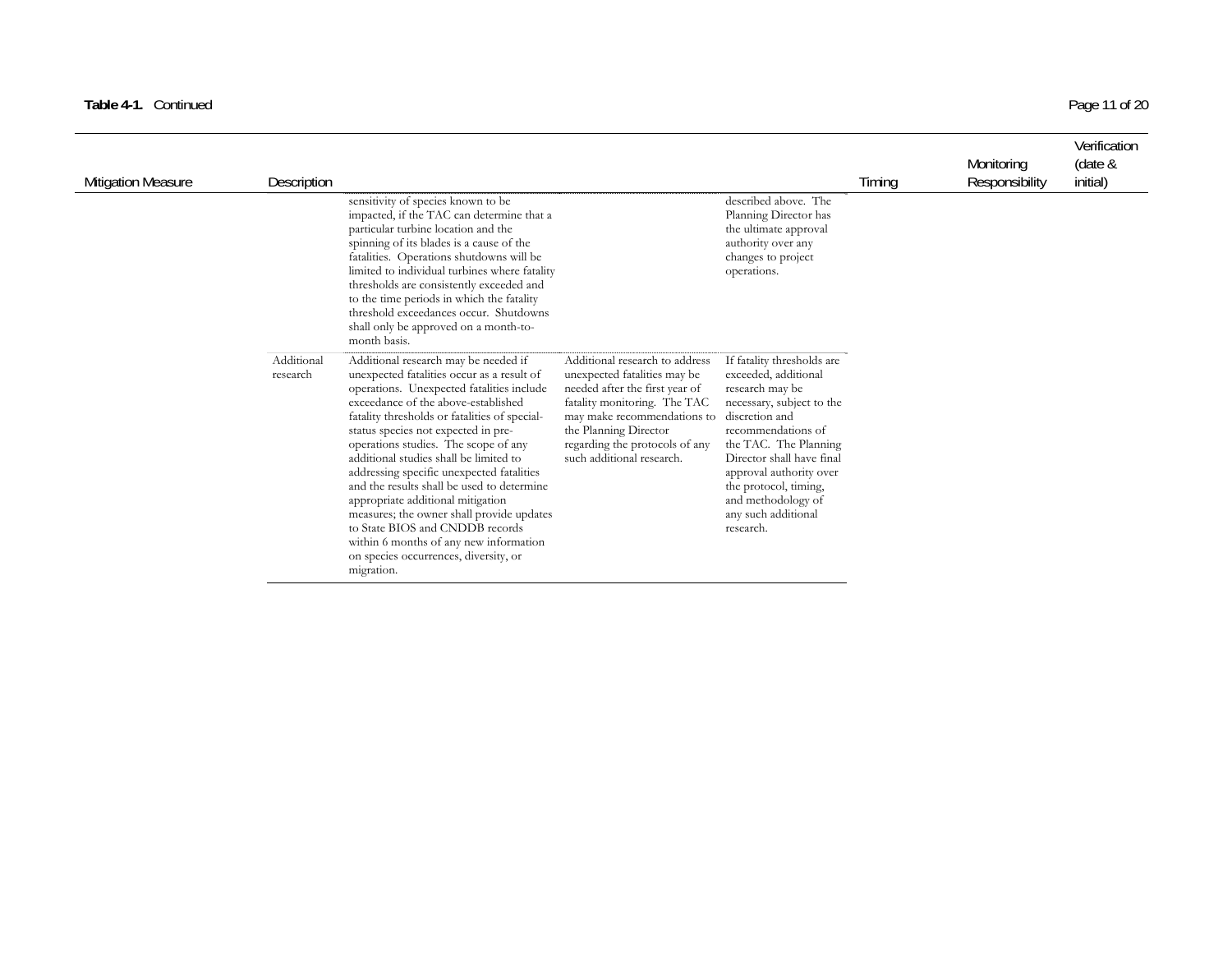| Table 4-1. Continued                                                                                                                                                               |                                                                                                                                                                                                                                                                                                                                                                                                                                                                                                                                                                                                                                                                                                                                                                                                                                                                                                                                                                                                                                                                                                                                                                                                                                                                                                                                                                                                                                                                                                                                                                                                                                                                                                                                                                                                               |                                                                                                    |                                                                                            | Page 12 of 20                       |
|------------------------------------------------------------------------------------------------------------------------------------------------------------------------------------|---------------------------------------------------------------------------------------------------------------------------------------------------------------------------------------------------------------------------------------------------------------------------------------------------------------------------------------------------------------------------------------------------------------------------------------------------------------------------------------------------------------------------------------------------------------------------------------------------------------------------------------------------------------------------------------------------------------------------------------------------------------------------------------------------------------------------------------------------------------------------------------------------------------------------------------------------------------------------------------------------------------------------------------------------------------------------------------------------------------------------------------------------------------------------------------------------------------------------------------------------------------------------------------------------------------------------------------------------------------------------------------------------------------------------------------------------------------------------------------------------------------------------------------------------------------------------------------------------------------------------------------------------------------------------------------------------------------------------------------------------------------------------------------------------------------|----------------------------------------------------------------------------------------------------|--------------------------------------------------------------------------------------------|-------------------------------------|
| <b>Mitigation Measure</b>                                                                                                                                                          | Description                                                                                                                                                                                                                                                                                                                                                                                                                                                                                                                                                                                                                                                                                                                                                                                                                                                                                                                                                                                                                                                                                                                                                                                                                                                                                                                                                                                                                                                                                                                                                                                                                                                                                                                                                                                                   | Timing                                                                                             | Monitoring<br>Responsibility                                                               | Verification<br>(date &<br>initial) |
| <b>Cultural Resources</b>                                                                                                                                                          |                                                                                                                                                                                                                                                                                                                                                                                                                                                                                                                                                                                                                                                                                                                                                                                                                                                                                                                                                                                                                                                                                                                                                                                                                                                                                                                                                                                                                                                                                                                                                                                                                                                                                                                                                                                                               |                                                                                                    |                                                                                            |                                     |
| Mitigation Measure CUL-1<br>Coordinate with the Pit<br>River Tribe during project<br>development, and prepare<br>a detailed recordation of<br>Hatchet Ridge-Bunchgrass<br>Mountain | The County and the project owner will facilitate a preconstruction meeting and field visit with the Pit<br>River Tribe through the Tribe's chairperson and the Pit River Environmental Office to discuss locations<br>or issues of cultural sensitivity in the proposed project area. The project owner will coordinate with the<br>Tribe to consider ways to minimize impacts on culturally sensitive locations during construction.<br>Additionally, the County and the applicant will coordinate with the Pit River Tribe through the Tribe's<br>chairperson and the Pit River Environmental Office to retain a professional ethnographic consultant to<br>undertake a detailed recordation of Hatchet Ridge-Bunchgrass Mountain. The recordation will<br>commence prior to construction and will include photographic documentation of pre- and<br>postconstruction conditions on Hatchet Ridge-Bunchgrass Mountain. Additional research, particularly<br>into ethnographer Omer C. Stewart's notes filed at the University of California, Berkeley, and interviews<br>with Itsatawi and Madesi individuals, will be referenced in the document. The information gathered as a<br>result of field, interview, and research tasks will be compiled into a report, which will be transmitted to<br>the Pit River Tribe. The Tribe will have the right to determine if the report is submitted to the California<br>Historical Resources Information System. Detailed recordation of Hatchet Ridge-Bunchgrass Mountain<br>in this manner will create a photographic and documentary record of the cultural resource prior to<br>construction of the proposed project, resulting in partial compensation for the loss of the property's<br>character-defining features of isolation, harshness, and serenity. | Survey<br>conducted with<br>Pit River Tribe<br>prior to<br>initiation of<br>construction           | Shasta County<br>Department of<br>Resource<br>Management-<br>Planning / Pit<br>River Tribe |                                     |
| Mitigation Measure CUL-2<br>Implement a cultural<br>resources monitoring<br>program with the Pit River<br>Tribe during construction                                                | Cultural resource monitors from the Pit River Tribe will be invited by the project owner to monitor initial<br>ground-disturbing construction activities associated with the proposed project in areas identified by the<br>Tribe as culturally sensitive to ensure that more discrete sacred localities in the project area are avoided or<br>that impacts on such localities are mitigated to the extent feasible, including, but not limited to, avoidance<br>or data recovery. The Pit River Environmental Office should coordinate with the appropriate Achumawi<br>bands (Itsatawi and Madesi) to assign monitors.                                                                                                                                                                                                                                                                                                                                                                                                                                                                                                                                                                                                                                                                                                                                                                                                                                                                                                                                                                                                                                                                                                                                                                                      | As a condition<br>of approval,<br>monitoring plan<br>to be developed<br>prior to<br>construction   | Shasta County<br>Department of<br>Resource<br>Management-<br>Planning / Pit<br>River Tribe |                                     |
| Mitigation Measure CUL-<br>3a<br>Stop work if archaeological<br>materials are discovered<br>during construction                                                                    | If archaeological materials (such as chipped or ground stone, historic debris, building foundations, or<br>non-human bone) are inadvertently discovered during ground-disturbing activities, the construction<br>contractor will stop work in that area and within 100 feet of the find until a qualified archaeologist can<br>assess the significance of the find and develop appropriate treatment measures. Treatment measures will<br>be made in coordination with the Tribe and other parties as appropriate. Treatment measures typically<br>include development of avoidance strategies or mitigation of impacts through data recovery programs<br>such as excavation or detailed documentation.                                                                                                                                                                                                                                                                                                                                                                                                                                                                                                                                                                                                                                                                                                                                                                                                                                                                                                                                                                                                                                                                                                       | As a condition<br>of project<br>approval;<br>implemented<br>prior to and<br>during<br>construction | Shasta County<br>Department of<br>Resource<br>Management-<br>Planning / Pit<br>River Tribe |                                     |
|                                                                                                                                                                                    | If cultural resources are discovered during construction activities, the construction contractor and lead<br>contractor compliance inspector will verify that work is halted until appropriate treatment measures are<br>implemented. Implementation of this mitigation measure may be sufficient to reduce impacts on<br>archaeological sites to a less-than-significant level.                                                                                                                                                                                                                                                                                                                                                                                                                                                                                                                                                                                                                                                                                                                                                                                                                                                                                                                                                                                                                                                                                                                                                                                                                                                                                                                                                                                                                              |                                                                                                    |                                                                                            |                                     |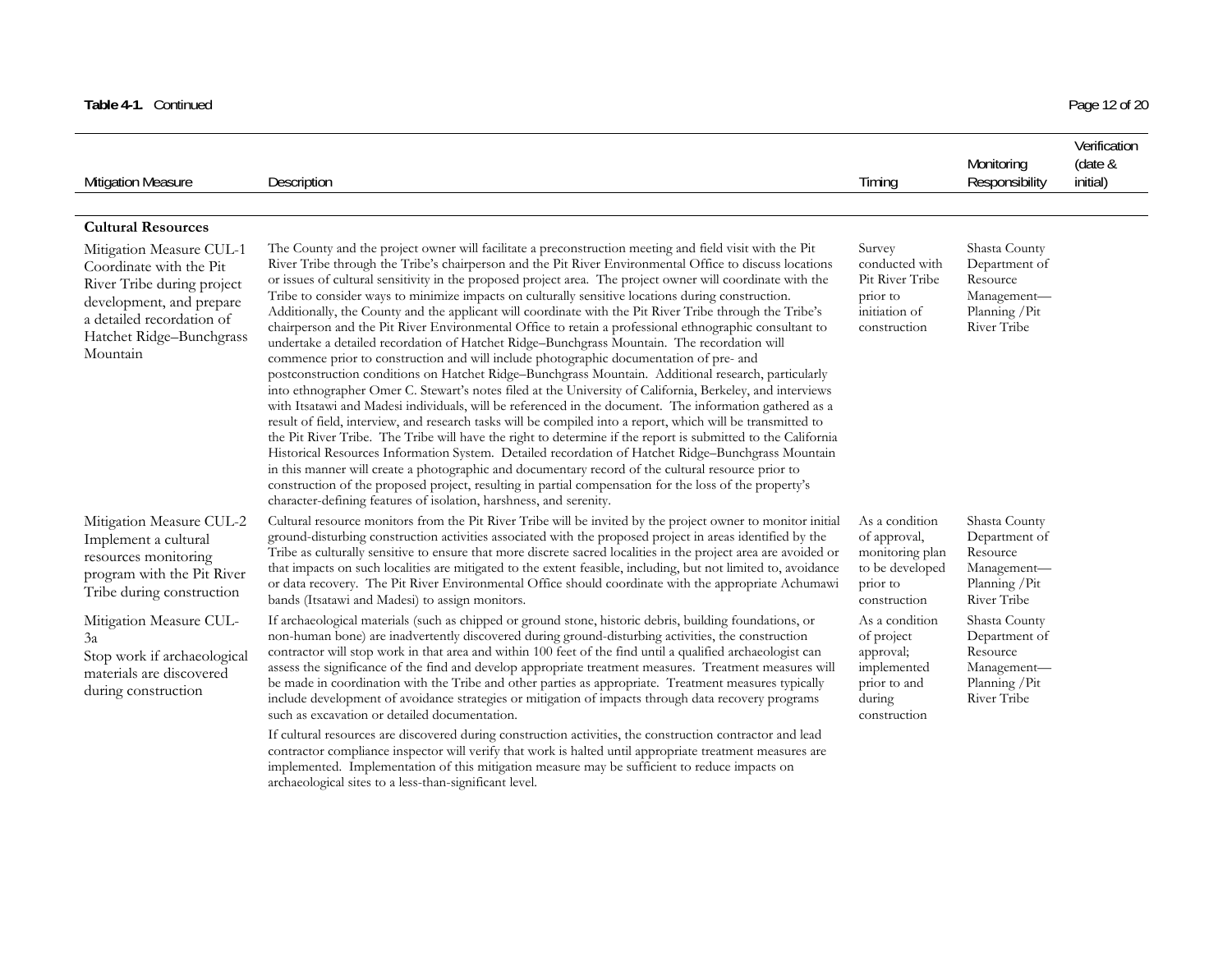### Table 4-1. Continued Page 13 of 20

| <b>Mitigation Measure</b><br>Mitigation Measure CUL-<br>3b<br>Stop work if human<br>remains are discovered<br>during construction                        | Description<br>If human remains of Native American origin are discovered during ground-disturbing activities, the<br>County must comply with state laws relating to the disposition of Native American burials, which fall<br>within the jurisdiction of the NAHC (PRC 5097). If human remains are discovered or recognized in any<br>location other than a dedicated cemetery, the County will not allow further excavation or disturbance of<br>the site or any nearby area reasonably suspected to overlie adjacent human remains until:<br>the Shasta County coroner has been informed and has determined that no investigation of the cause<br>ш<br>of death is required; and<br>п<br>if the remains are of Native American origin,<br>the descendants from the deceased Native Americans have made a recommendation to the<br>□<br>landowner or the person responsible for the excavation work for means of treating or<br>disposing of, with appropriate dignity, the human remains and any associated grave goods as<br>provided in PRC 5097.98; or<br>the NAHC was unable to identify a descendant or the descendant failed to make a<br>□<br>recommendation within 48 hours after being notified by the NAHC.                                                                                                                                                                                                                                                                                                                                                                                                                                                                                            | Timing<br>As a condition<br>of project<br>approval;<br>implemented<br>prior to and<br>during<br>construction | Monitoring<br>Responsibility<br>Shasta County<br>Department of<br>Resource<br>Management-<br>Planning / Pit<br>River<br>Tribe/Shasta<br>County Coroner | Verification<br>(date &<br>initial) |
|----------------------------------------------------------------------------------------------------------------------------------------------------------|--------------------------------------------------------------------------------------------------------------------------------------------------------------------------------------------------------------------------------------------------------------------------------------------------------------------------------------------------------------------------------------------------------------------------------------------------------------------------------------------------------------------------------------------------------------------------------------------------------------------------------------------------------------------------------------------------------------------------------------------------------------------------------------------------------------------------------------------------------------------------------------------------------------------------------------------------------------------------------------------------------------------------------------------------------------------------------------------------------------------------------------------------------------------------------------------------------------------------------------------------------------------------------------------------------------------------------------------------------------------------------------------------------------------------------------------------------------------------------------------------------------------------------------------------------------------------------------------------------------------------------------------------------------------------------------------------------------------|--------------------------------------------------------------------------------------------------------------|--------------------------------------------------------------------------------------------------------------------------------------------------------|-------------------------------------|
| Geology and Soils                                                                                                                                        |                                                                                                                                                                                                                                                                                                                                                                                                                                                                                                                                                                                                                                                                                                                                                                                                                                                                                                                                                                                                                                                                                                                                                                                                                                                                                                                                                                                                                                                                                                                                                                                                                                                                                                                    |                                                                                                              |                                                                                                                                                        |                                     |
| Mitigation Measure GEO-<br>Implement<br>recommendations of site-<br>specific geotechnical<br>investigation prepared by<br>state-licensed personnel       | As part of the project design process, the Shasta County Department of Resource Management will<br>ensure that the applicant retains appropriately qualified state-licensed professionals (G.E. and C.E.G.) to<br>conduct site-specific geotechnical and engineering geologic investigations consistent with all currently<br>applicable standards of professional geotechnical engineering and engineering geologic practice. The<br>purpose of the investigations will be to provide a geologic basis for the development of appropriate<br>project design. Investigations will address bedrock and Quaternary geology; geologic structure, including<br>primary and secondary seismic hazards as defined by the State of California; soils; slope stability; previous<br>history of excavation and fill placement; earthwork recommendations; and any other topics identified by<br>Shasta County Department of Resource Management, the design engineer(s), the geotechnical engineer,<br>or the engineering geologist as relevant. The results of the study will be presented to the Shasta County<br>Department of Resource Management in the form of a geotechnical and engineering geology report (soils<br>report). The report will include design and/or construction requirements to address any geologic<br>conditions or hazards identified as posing substantial risk to life, safety, or property (including the<br>project), as well as recommendations to ensure that project construction and operation do not exacerbate<br>any existing geologic hazards. The applicant will be responsible for ensuring that project design and<br>construction adheres to all recommendations of the report. | As a condition<br>of project<br>approval;<br>implemented<br>prior to and<br>during<br>construction           | Shasta County<br>Department of<br>Resource<br>Management-<br>Building                                                                                  |                                     |
| Mitigation Measure GEO-<br>$\mathfrak{D}_{\mathfrak{p}}$<br>Ensure that the site-<br>specific geotechnical<br>investigation addresses<br>landslide risks | The applicant will ensure that the site-specific geotechnical report prepared for the project evaluates<br>landslide risks, including seismically induced landsliding, in the project area and, where appropriate,<br>identifies mitigation to address these hazards. Any mitigation will be consistent with the current standard<br>of care for geotechnical engineering and engineering geology, and all applicable building codes and<br>standards. The applicant will be responsible for ensuring that all recommendations of the site-specific<br>geotechnical report are implemented.                                                                                                                                                                                                                                                                                                                                                                                                                                                                                                                                                                                                                                                                                                                                                                                                                                                                                                                                                                                                                                                                                                                        | As a condition<br>of project<br>approval;<br>implemented<br>prior to and<br>during<br>construction           | Shasta County<br>Department of<br>Resource<br>Management-<br>Building                                                                                  |                                     |
| Mitigation Measure GEO-<br>3                                                                                                                             | The proponent will ensure that the site-specific geotechnical report prepared for the project includes an<br>evaluation of the potential for ridgetop shattering to affect project facilities and, if appropriate, identifies                                                                                                                                                                                                                                                                                                                                                                                                                                                                                                                                                                                                                                                                                                                                                                                                                                                                                                                                                                                                                                                                                                                                                                                                                                                                                                                                                                                                                                                                                      | As a condition<br>of project                                                                                 | Shasta County<br>Department of                                                                                                                         |                                     |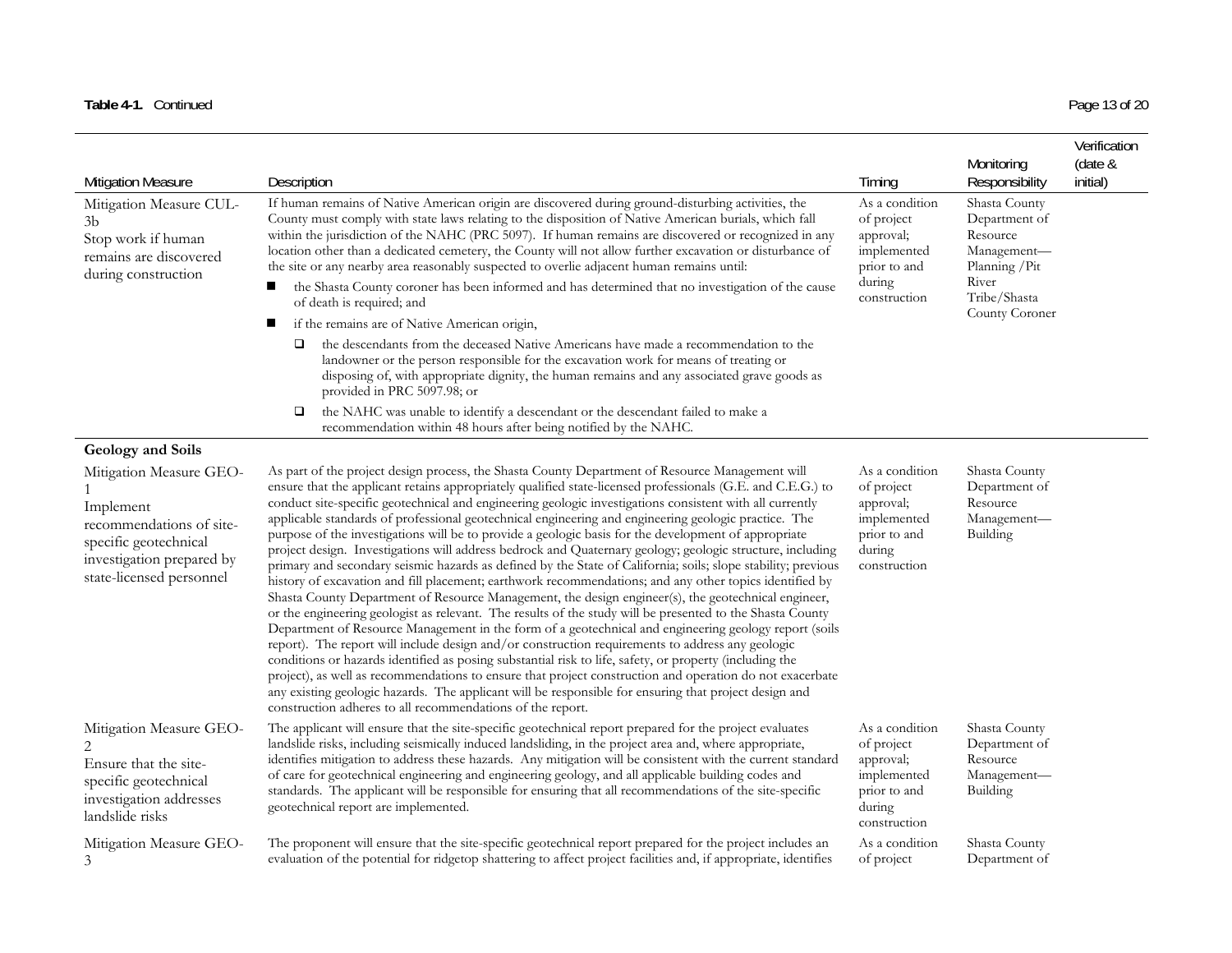| <b>Mitigation Measure</b>                                                                                                             | Description                                                                                                                                                                                                                                                                                                                                                                                                                                                                                                                                                                                                                                                                                                                                                                                                                                                                                                                                                                                                                                                                                                                                                                                                                                                                                                                                                                                                                                                                                                                                                                                                        | Timing                                                                                             | Monitoring<br>Responsibility                                                         | Verification<br>(date &<br>initial) |
|---------------------------------------------------------------------------------------------------------------------------------------|--------------------------------------------------------------------------------------------------------------------------------------------------------------------------------------------------------------------------------------------------------------------------------------------------------------------------------------------------------------------------------------------------------------------------------------------------------------------------------------------------------------------------------------------------------------------------------------------------------------------------------------------------------------------------------------------------------------------------------------------------------------------------------------------------------------------------------------------------------------------------------------------------------------------------------------------------------------------------------------------------------------------------------------------------------------------------------------------------------------------------------------------------------------------------------------------------------------------------------------------------------------------------------------------------------------------------------------------------------------------------------------------------------------------------------------------------------------------------------------------------------------------------------------------------------------------------------------------------------------------|----------------------------------------------------------------------------------------------------|--------------------------------------------------------------------------------------|-------------------------------------|
| Ensure that the site-<br>specific geotechnical<br>investigation addresses<br>ridgetop shattering risks                                | mitigation to address these hazards. Any mitigation will be consistent with the current standard of care<br>for geotechnical engineering and engineering geology, and all applicable building codes and standards.<br>The applicant will be responsible for ensuring that all recommendations of the site-specific geotechnical<br>report are implemented.                                                                                                                                                                                                                                                                                                                                                                                                                                                                                                                                                                                                                                                                                                                                                                                                                                                                                                                                                                                                                                                                                                                                                                                                                                                         | approval;<br>implemented<br>prior to and<br>during<br>construction                                 | Resource<br>Management-<br>Building                                                  |                                     |
| Hazards and Hazardous Materials                                                                                                       |                                                                                                                                                                                                                                                                                                                                                                                                                                                                                                                                                                                                                                                                                                                                                                                                                                                                                                                                                                                                                                                                                                                                                                                                                                                                                                                                                                                                                                                                                                                                                                                                                    |                                                                                                    |                                                                                      |                                     |
| Mitigation Measure HAZ-1<br>Prepare a Hazardous<br>Materials Business<br>Plan/Spill Prevention<br>Control and<br>Countermeasures Plan | In accordance with the California Health and Safety Code and California Code of Regulations and as part<br>of compliance with the NPDES General Construction Permit, the project applicant will prepare a<br>Hazardous Materials Business Plan/Spill Prevention Control and Countermeasures Plan (Plan) to avoid<br>spills and minimize impacts in the event of a spill. A Plan will be required from the contractor during<br>construction and from the operator during operations. The purpose of the Plan is to ensure that<br>adequate containment would be provided to control accidental spills, that adequate spill response<br>equipment and absorbents would be readily available, and that personnel would be properly trained in<br>how to control and clean up any spills. The County will review and approve the Plan prior to approval of<br>a grading permit. The County will routinely inspect active portions of the project area to verify that the<br>BMPs specified in the Plan are properly implemented and maintained, will immediately notify the<br>contractor if there is a noncompliance issue, and will require compliance. The federal reportable spill<br>quantity for petroleum products, as defined in EPA's guidelines (40 CFR 110) is any oil spill that: (1)<br>violates applicable water quality standards; (2) causes a film or sheen upon or discoloration of the water<br>surface or adjoining shoreline; or (3) causes a sludge or emulsion to be deposited beneath the surface of<br>the water or adjoining shorelines. The Plan will include the components listed below. | As a condition<br>of project<br>approval;<br>implemented<br>prior to and<br>during<br>construction | Shasta County<br>Department of<br>Resource<br>Management-<br>Environmental<br>Health |                                     |
|                                                                                                                                       | a. The Plan must include a discussion of hazardous materials management, including delineation of<br>hazardous material and hazardous waste storage areas, prevention and response procedures, access and<br>egress routes, and notification procedures.                                                                                                                                                                                                                                                                                                                                                                                                                                                                                                                                                                                                                                                                                                                                                                                                                                                                                                                                                                                                                                                                                                                                                                                                                                                                                                                                                           |                                                                                                    |                                                                                      |                                     |
|                                                                                                                                       | b. The Plan will be provided to all contractors working on the proposed project, and one copy will be<br>available on site at all times.                                                                                                                                                                                                                                                                                                                                                                                                                                                                                                                                                                                                                                                                                                                                                                                                                                                                                                                                                                                                                                                                                                                                                                                                                                                                                                                                                                                                                                                                           |                                                                                                    |                                                                                      |                                     |
|                                                                                                                                       | c. The applicant and the applicant's contractors will store all paint, solvents, and any other hazardous<br>materials in the manner specified by the manufacturer and in accordance with federal regulations and<br>nationally and internationally recognized codes and standards. Small spray cans of carburetor fluid and<br>other hazardous materials will be stored in an enclosed area in the O&M building. A material safety<br>data sheet will be stored with each material.                                                                                                                                                                                                                                                                                                                                                                                                                                                                                                                                                                                                                                                                                                                                                                                                                                                                                                                                                                                                                                                                                                                                |                                                                                                    |                                                                                      |                                     |
|                                                                                                                                       | d. All employees must be properly trained in the use and handling of these materials.                                                                                                                                                                                                                                                                                                                                                                                                                                                                                                                                                                                                                                                                                                                                                                                                                                                                                                                                                                                                                                                                                                                                                                                                                                                                                                                                                                                                                                                                                                                              |                                                                                                    |                                                                                      |                                     |
|                                                                                                                                       | e. Should a spill of hazardous material occur, EHD and DTSC, which have spill response and cleanup<br>ordinances to govern emergency spill response, will be notified immediately. A written description of<br>reportable releases will be submitted to the Central Valley Water Board. This submittal will include a<br>description of the release, including the type of material and an estimate of the amount spilled, the date<br>of the release, an explanation of why the spill occurred, and a description of the steps taken to prevent<br>and control future releases. The releases will be documented on a spill report form.                                                                                                                                                                                                                                                                                                                                                                                                                                                                                                                                                                                                                                                                                                                                                                                                                                                                                                                                                                           |                                                                                                    |                                                                                      |                                     |
|                                                                                                                                       | If a reportable spill has occurred and it is determined that project activities have adversely affected<br>surface or groundwater quality in excess of water quality standards, a detailed analysis will be performed<br>by a Registered Environmental Assessor to identify the likely cause of contamination. This analysis will                                                                                                                                                                                                                                                                                                                                                                                                                                                                                                                                                                                                                                                                                                                                                                                                                                                                                                                                                                                                                                                                                                                                                                                                                                                                                  |                                                                                                    |                                                                                      |                                     |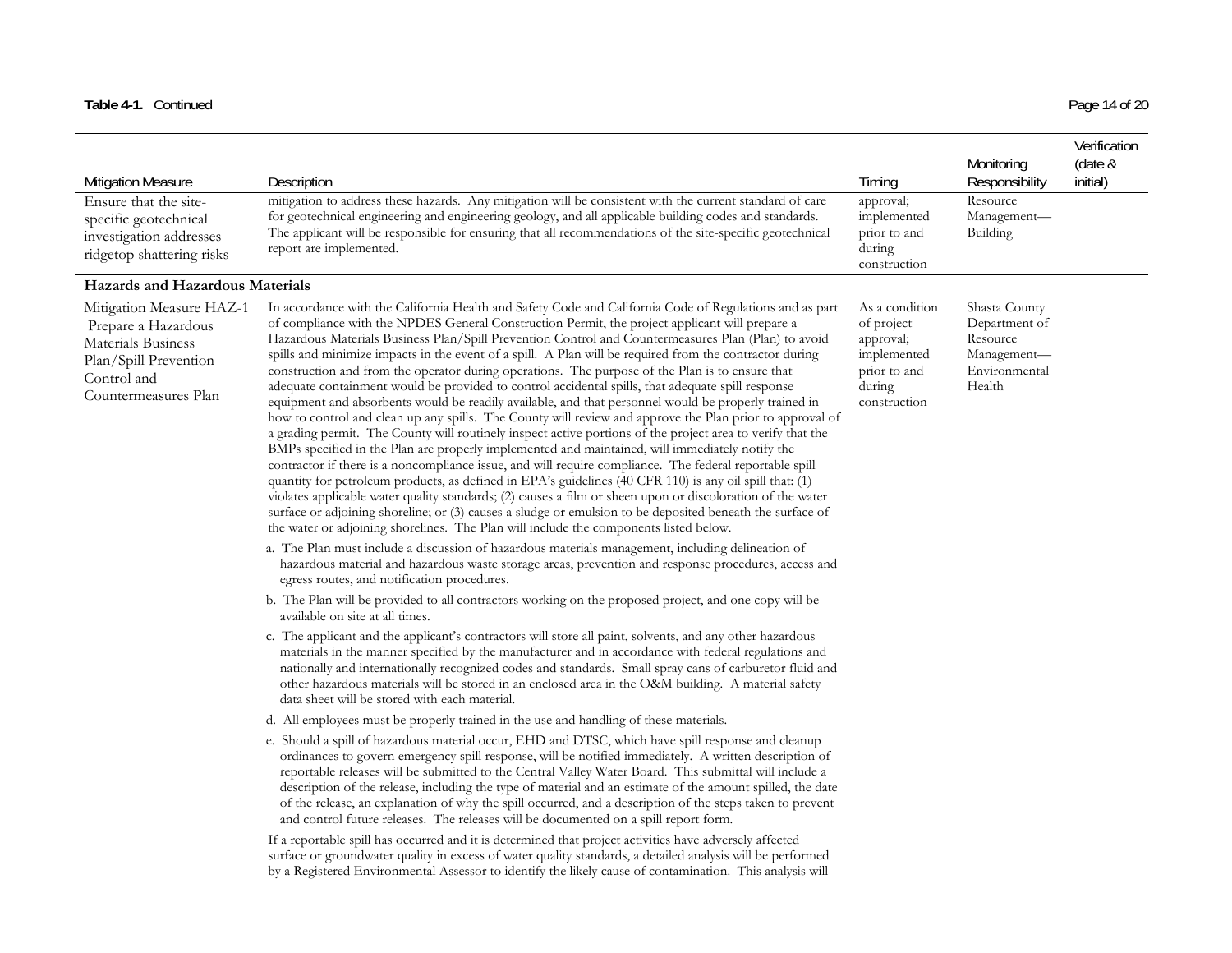### Table 4-1. Continued Page 15 of 20

| <b>Mitigation Measure</b>                                                                                              | Description                                                                                                                                                                                                                                                                                                                                                                                                                                                                                                                                                                                                                                                                                                                             | Timing                                                                                             | Monitoring<br>Responsibility                                                                        | Verification<br>(date &<br>initial) |
|------------------------------------------------------------------------------------------------------------------------|-----------------------------------------------------------------------------------------------------------------------------------------------------------------------------------------------------------------------------------------------------------------------------------------------------------------------------------------------------------------------------------------------------------------------------------------------------------------------------------------------------------------------------------------------------------------------------------------------------------------------------------------------------------------------------------------------------------------------------------------|----------------------------------------------------------------------------------------------------|-----------------------------------------------------------------------------------------------------|-------------------------------------|
|                                                                                                                        | conform to ASTM standards and will include recommendations for reducing or eliminating the source or<br>mechanisms of contamination. Based on this analysis, the County and its contractors will select and<br>implement measures to control contamination, with a performance standard that water quality will be<br>returned to baseline conditions. These measures will be subject to approval by EHD and DTSC.                                                                                                                                                                                                                                                                                                                      |                                                                                                    |                                                                                                     |                                     |
| Mitigation Measure HAZ-2<br>Conduct a Phase I<br>investigation                                                         | The applicant will prepare a Phase I site assessment prior to approval of a grading permit. The Phase I<br>site assessment will conform to standards of the ASTM and will include recommendations for reducing<br>or eliminating the source or mechanisms of contamination (or pathways of exposure to such<br>contamination) if contamination is found and remediation/control measures are determined to be<br>necessary concerning construction-period exposure and the handling of contaminated material. The<br>applicant will implement the recommendations of the Phase I site assessment relative to construction.<br>This mitigation measure may be conducted in coordination with Mitigation Measure HAZ-3 as<br>appropriate. | As a condition<br>of project<br>approval;<br>implemented<br>prior to and<br>during<br>construction | Shasta County<br>Department of<br>Resource<br>Management-<br>Planning<br>/Environmental<br>Health   |                                     |
| Mitigation Measure HAZ-3<br>Plan for encountering<br>hazardous materials                                               | The project applicant will prepare a business plan prior to approval of a grading permit, specifying the<br>proper handling, reporting, and disposal procedures for hazardous materials used during construction. If<br>hazardous contaminants are unexpectedly encountered during construction, construction crews will cease<br>work in the vicinity and notify DRM. A licensed waste disposal contractor will be used to remove the<br>hazardous materials, once identified, from the site in accordance with federal, state, and local<br>requirements.                                                                                                                                                                             | As a condition<br>of project<br>approval;<br>implemented<br>prior to and<br>during<br>construction | Shasta County<br>Department of<br>Resource<br>Management-<br>Planning<br>/Environmental<br>Health   |                                     |
| Mitigation Measure HAZ-<br>4a<br>Comply with FAA<br>regulations                                                        | Prior to approval of construction permits, the project applicant will file an FAA form 7460-01 for each<br>wind turbine site, and submit site coordinates based on the 1983 North American Datum (NAD) to the<br>FAA. The applicant will then implement measures to reduce impacts on aircraft and air navigation in<br>accordance with FAA's response and the requirements of FAA's analysis of the Form 7460-01 and<br>Advisory Circular 70/7460-1K, Obstruction Marking and Lighting.                                                                                                                                                                                                                                                | As a condition<br>of project<br>approval;<br>implemented<br>prior to and<br>during<br>construction | Federal<br>Aviation<br>Administration/<br>Shasta County<br>Department of<br>Resource<br>Management  |                                     |
| Mitigation Measure HAZ-<br>4b<br>Comply with Caltrans<br>Division of Aeronautics<br>regulations                        | In accordance with Public Utilities Code (PUC) Section 21656, Permit for Extension of Structure More Than<br>500 Feet Above the Ground, and Section 21659, Hazards Near Airports Prohibited, the applicant will obtain a<br>permit from the Caltrans Division of Aeronautics prior to approval of construction permits (unless FAA<br>has determined that the construction does not constitute a hazard to air navigation or would not create<br>an unsafe condition for navigation).                                                                                                                                                                                                                                                   | As a condition<br>of project<br>approval;<br>implemented<br>prior to and<br>during<br>construction | Caltrans<br>Division of<br>Aeronautics/Sh<br>asta County<br>Department of<br>Resource<br>Management |                                     |
| Mitigation Measure HAZ-5<br>Comply with legal<br>requirements for fire<br>prevention during<br>construction activities | In accordance with the Public Resources Code, the construction contractor will comply with the<br>п<br>following legal requirements during construction activities.<br>Earthmoving and portable equipment with internal combustion engines will be equipped with a<br>spark arrestor to reduce the potential for igniting a wildland fire (PRC Section 4442).<br>Appropriate fire suppression equipment will be maintained during the highest fire danger period:<br>п<br>from April 1 to December 1 (PRC Section 4428).                                                                                                                                                                                                                | As a condition<br>of project<br>approval;<br>implemented<br>prior to and<br>during<br>construction | Shasta County<br>Fire                                                                               |                                     |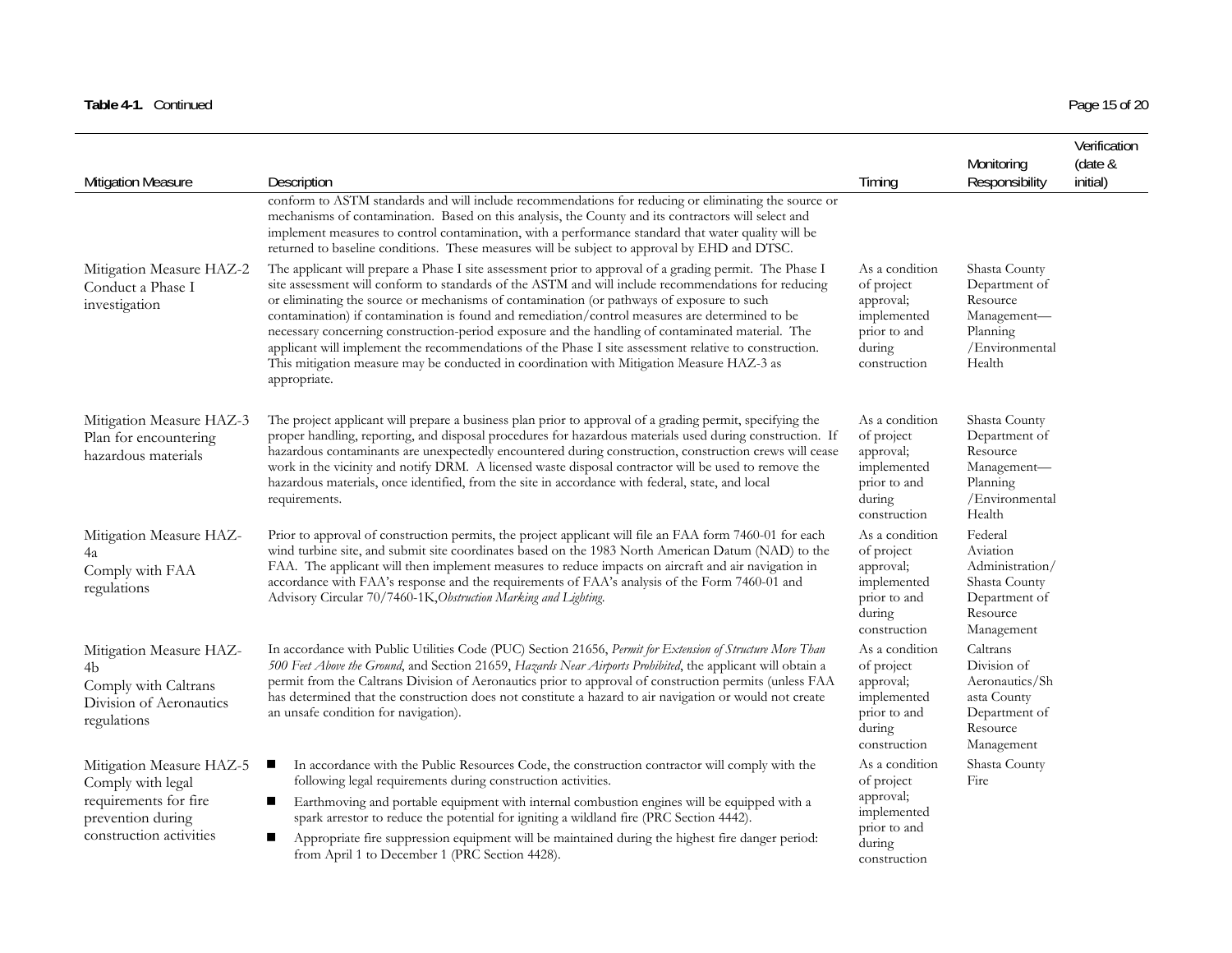### Table 4-1. Continued Page 16 of 20

| <b>Mitigation Measure</b>                                         | Description                                                                                                                                                                                                                                                                                                                                                                                                                                                                                                                                                                                                                                                                                                                                                                                                                                                                                                                                                                                                                                                                                                     | Timing                                                                                             | Monitoring<br>Responsibility                                                   | Verification<br>(date &<br>initial) |
|-------------------------------------------------------------------|-----------------------------------------------------------------------------------------------------------------------------------------------------------------------------------------------------------------------------------------------------------------------------------------------------------------------------------------------------------------------------------------------------------------------------------------------------------------------------------------------------------------------------------------------------------------------------------------------------------------------------------------------------------------------------------------------------------------------------------------------------------------------------------------------------------------------------------------------------------------------------------------------------------------------------------------------------------------------------------------------------------------------------------------------------------------------------------------------------------------|----------------------------------------------------------------------------------------------------|--------------------------------------------------------------------------------|-------------------------------------|
|                                                                   | On days when a burning permit is required, flammable materials will be removed to a distance of 10<br>п<br>feet from any equipment that could produce a spark, fire, or flame, and the construction contractor<br>will maintain the appropriate fire suppression equipment (PRC Section 4427).                                                                                                                                                                                                                                                                                                                                                                                                                                                                                                                                                                                                                                                                                                                                                                                                                  |                                                                                                    |                                                                                |                                     |
|                                                                   | ш<br>On days when a burning permit is required, portable tools powered by gasoline-fueled internal<br>combustion engines will not be used within 25 feet of any flammable materials (PRC Section 4431).                                                                                                                                                                                                                                                                                                                                                                                                                                                                                                                                                                                                                                                                                                                                                                                                                                                                                                         |                                                                                                    |                                                                                |                                     |
| Mitigation Measure HAZ-6<br>Create and maintain                   | The applicant will be required to comply with the following measures for the duration of project<br>п<br>operations.                                                                                                                                                                                                                                                                                                                                                                                                                                                                                                                                                                                                                                                                                                                                                                                                                                                                                                                                                                                            | As a condition<br>of project                                                                       | Shasta County<br>Fire/                                                         |                                     |
| adequate firebreaks and<br>practice fire prevention               | Maintain around and adjacent to buildings and structures a firebreak made by removing and clearing<br>ш<br>away, for a distance of 100 feet as required by PRC 4290, all flammable vegetation or other<br>combustible growth.                                                                                                                                                                                                                                                                                                                                                                                                                                                                                                                                                                                                                                                                                                                                                                                                                                                                                   | approval;<br>implemented<br>prior to and                                                           | Department of<br>Resource<br>Management-                                       |                                     |
|                                                                   | $\blacksquare$<br>Maintain around and adjacent to the project facilities additional fire protection or firebreak made by<br>removing all brush, flammable vegetation, or combustible growth that is located within 100 feet of<br>the structures or to the property line, whichever is nearer. Grass and other vegetation located more<br>than 30 feet from the structures and less than 18 inches in height above the ground may be<br>maintained where necessary to stabilize the soil and prevent erosion.                                                                                                                                                                                                                                                                                                                                                                                                                                                                                                                                                                                                   | during<br>construction                                                                             | Building                                                                       |                                     |
|                                                                   | Provide prior to project operations and maintain at all times a screen over the outlet of every<br>п<br>chimney or stack that is attached to any device that burns any solid or liquid fuel. The screen will be<br>constructed of nonflammable material with openings not larger than 0.5 inch.                                                                                                                                                                                                                                                                                                                                                                                                                                                                                                                                                                                                                                                                                                                                                                                                                 |                                                                                                    |                                                                                |                                     |
|                                                                   | Prior to occupancy, install fire extinguishers at the O&M building.<br>п                                                                                                                                                                                                                                                                                                                                                                                                                                                                                                                                                                                                                                                                                                                                                                                                                                                                                                                                                                                                                                        |                                                                                                    |                                                                                |                                     |
|                                                                   | Employees will be trained in using extinguishers and communicating with the SCFD.                                                                                                                                                                                                                                                                                                                                                                                                                                                                                                                                                                                                                                                                                                                                                                                                                                                                                                                                                                                                                               |                                                                                                    |                                                                                |                                     |
|                                                                   | The SCFD and/or Cal Fire will periodically inspect the project area.                                                                                                                                                                                                                                                                                                                                                                                                                                                                                                                                                                                                                                                                                                                                                                                                                                                                                                                                                                                                                                            |                                                                                                    |                                                                                |                                     |
|                                                                   | Provide the SCFD and/or Cal Fire access to onsite water storage tanks, if such access is needed.<br>ш                                                                                                                                                                                                                                                                                                                                                                                                                                                                                                                                                                                                                                                                                                                                                                                                                                                                                                                                                                                                           |                                                                                                    |                                                                                |                                     |
| Mitigation Measure HAZ-7<br>Prepare an Emergency<br>Response Plan | Prior to approval of construction permits, an Emergency Response Plan will be prepared for the review<br>and approval by Shasta County. This plan will address potential accidents or emergencies involving fires<br>or explosions at the wind energy facility. The Emergency Response Plan will be prepared in accordance<br>with the Integrated Contingency Planning Guidelines (sometimes referred to as the "One Plan"<br>guidelines) issued by the National Response Team. The Plan will consist of three sections: an<br>Introduction, a Core Plan, and Annexes. The Introduction and Core Plan should be brief and contain<br>only essential ("high level") information. The Introduction will describe the scope of the Emergency<br>Response Plan, key names and addresses of contacts for an emergency, a description of processes, and<br>the general facility hazards information. The Core Plan will describe how to identify an emergency, how<br>and who to alert if an emergency occurs, roles during an emergency, how the emergency will be<br>controlled, and how to terminate the incident. | As a condition<br>of project<br>approval;<br>implemented<br>prior to and<br>during<br>construction | Shasta County<br>Fire/<br>Department of<br>Resource<br>Management-<br>Building |                                     |
| Mitigation Measure HAZ-8<br>Wind turbine design and               | To prevent turbine or meteorological tower failure and blade and ice throw and avoid potential impacts,<br>the project applicant will incorporate the following measures into the project design.                                                                                                                                                                                                                                                                                                                                                                                                                                                                                                                                                                                                                                                                                                                                                                                                                                                                                                               | As a condition<br>of project                                                                       | Shasta County<br>Fire/<br>Department of                                        |                                     |
| safety mechanisms                                                 | a. Turbines will conform to international standards for wind turbine generating systems, including those<br>set forth in International Electro technical Commission (IEC) 61400-1: Wind Turbine Generator<br>Systems - Part I: Safety Requirements (1999), and will be certified according to these requirements to                                                                                                                                                                                                                                                                                                                                                                                                                                                                                                                                                                                                                                                                                                                                                                                             | approval;<br>implemented<br>prior to and                                                           | Resource<br>Management-                                                        |                                     |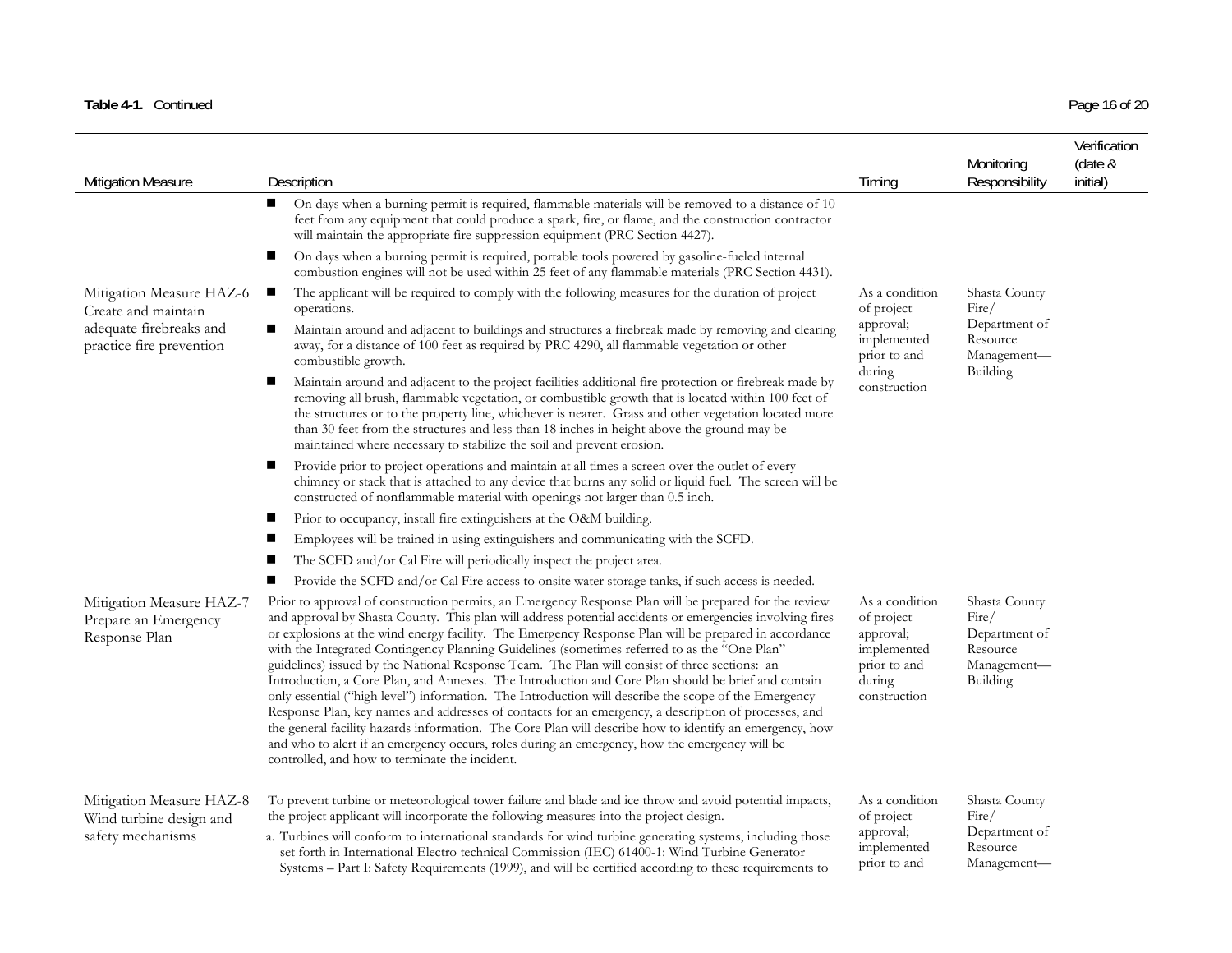### Table 4-1. Continued Page 17 of 20

| <b>Mitigation Measure</b> | Description                    |                                                                                                                                                                                                                                                                                                                                                                                                                                                                                                                                                                                                                                                                                                                                                                                                                                                                                                                                                                                                                                                                                                                                                                                                                                                                                                                                                                                                                                                                                                                                                                                                                            | Timing                 | Monitoring<br>Responsibility | Verification<br>(date &<br>initial) |
|---------------------------|--------------------------------|----------------------------------------------------------------------------------------------------------------------------------------------------------------------------------------------------------------------------------------------------------------------------------------------------------------------------------------------------------------------------------------------------------------------------------------------------------------------------------------------------------------------------------------------------------------------------------------------------------------------------------------------------------------------------------------------------------------------------------------------------------------------------------------------------------------------------------------------------------------------------------------------------------------------------------------------------------------------------------------------------------------------------------------------------------------------------------------------------------------------------------------------------------------------------------------------------------------------------------------------------------------------------------------------------------------------------------------------------------------------------------------------------------------------------------------------------------------------------------------------------------------------------------------------------------------------------------------------------------------------------|------------------------|------------------------------|-------------------------------------|
|                           |                                | help ensure that the static, dynamic, and defined life fatigue stresses of the blade would not be<br>exceeded under the combined load expected at the Project Area.                                                                                                                                                                                                                                                                                                                                                                                                                                                                                                                                                                                                                                                                                                                                                                                                                                                                                                                                                                                                                                                                                                                                                                                                                                                                                                                                                                                                                                                        | during<br>construction | Building                     |                                     |
|                           |                                | b. The project applicant will adhere to state and local building codes during turbine installation on the<br>foundations; such adherence will also minimize the risk of rotor and tower failure.                                                                                                                                                                                                                                                                                                                                                                                                                                                                                                                                                                                                                                                                                                                                                                                                                                                                                                                                                                                                                                                                                                                                                                                                                                                                                                                                                                                                                           |                        |                              |                                     |
|                           |                                | c. To prevent safety hazards caused by over-speed, the project applicant will install a comprehensive<br>protection system on each turbine to prevent excess rotor speed and turbine and tower failures, such as<br>having rotor speed controlled by a redundant pitch-control system and a backup disk-brake system.<br>During normal operations, the rotor speed is controlled by the generator torque microprocessors and<br>blade pitch. When wind speeds increase to excessive levels, the rotor pitch would turn, or feather, the<br>blades. Power control automated systems are used to constantly monitor rotor speed to ensure that it<br>is maintained within the desired operating range. If an over-speed is detected, the control system<br>immediately initiates a procedure to shut down the machine. The shutdown procedure will utilize a<br>combination of generator torque applied by the power electronics unit and rapid pitching of the blades<br>to the feather position, which is accomplished by the hydraulic pitch actuator and the hydraulic power<br>unit. In the event of hydraulic power unit failure or loss of electrical power, the turbines will be shut<br>down using stored pressure that will power the hydraulic actuator to the feather position and bring<br>them to a complete stop. Additionally, critical components have multiple temperature sensors and a<br>control system to shut the system down and take it off line if an overheat condition is detected.<br>d. To prevent safety hazards caused by tower failure, the project applicant will fulfill the requirements |                        |                              |                                     |
|                           | below.<br>i.                   | Design the turbine towers and foundation to withstand wind speed of 100 miles per                                                                                                                                                                                                                                                                                                                                                                                                                                                                                                                                                                                                                                                                                                                                                                                                                                                                                                                                                                                                                                                                                                                                                                                                                                                                                                                                                                                                                                                                                                                                          |                        |                              |                                     |
|                           | ii.                            | hour to ensure stability even under extreme wind conditions at the standard height.<br>Engineer the turbines according to Zone 4 Uniform Building Code Earthquake<br>Standards.                                                                                                                                                                                                                                                                                                                                                                                                                                                                                                                                                                                                                                                                                                                                                                                                                                                                                                                                                                                                                                                                                                                                                                                                                                                                                                                                                                                                                                            |                        |                              |                                     |
|                           | $\overline{111}$ .             | Ensure that all installed equipment meets the standards of National Electrical<br>Manufacturers Association (NEMA), the American National Standards Institute<br>(ANSI), and Cal-OSHA.                                                                                                                                                                                                                                                                                                                                                                                                                                                                                                                                                                                                                                                                                                                                                                                                                                                                                                                                                                                                                                                                                                                                                                                                                                                                                                                                                                                                                                     |                        |                              |                                     |
|                           | the requirements listed below. | e. To prevent safety hazards caused by electrical failure, electrical systems and the substation will fulfill                                                                                                                                                                                                                                                                                                                                                                                                                                                                                                                                                                                                                                                                                                                                                                                                                                                                                                                                                                                                                                                                                                                                                                                                                                                                                                                                                                                                                                                                                                              |                        |                              |                                     |
|                           |                                | i. Be designed by California-registered electrical engineers.                                                                                                                                                                                                                                                                                                                                                                                                                                                                                                                                                                                                                                                                                                                                                                                                                                                                                                                                                                                                                                                                                                                                                                                                                                                                                                                                                                                                                                                                                                                                                              |                        |                              |                                     |
|                           | OSHA standards.                | ii. Meet national electrical safety codes and other national standards, including NEMA, ANSI, and Cal-                                                                                                                                                                                                                                                                                                                                                                                                                                                                                                                                                                                                                                                                                                                                                                                                                                                                                                                                                                                                                                                                                                                                                                                                                                                                                                                                                                                                                                                                                                                     |                        |                              |                                     |
|                           |                                | f. The project applicant will provide the County with manufacturers' specifications for the wind turbines,<br>specifying that all turbines are equipped with a braking system, blade pitch control, and/or other<br>mechanism for rotor control and have both manual and automatic over-speed controls.                                                                                                                                                                                                                                                                                                                                                                                                                                                                                                                                                                                                                                                                                                                                                                                                                                                                                                                                                                                                                                                                                                                                                                                                                                                                                                                    |                        |                              |                                     |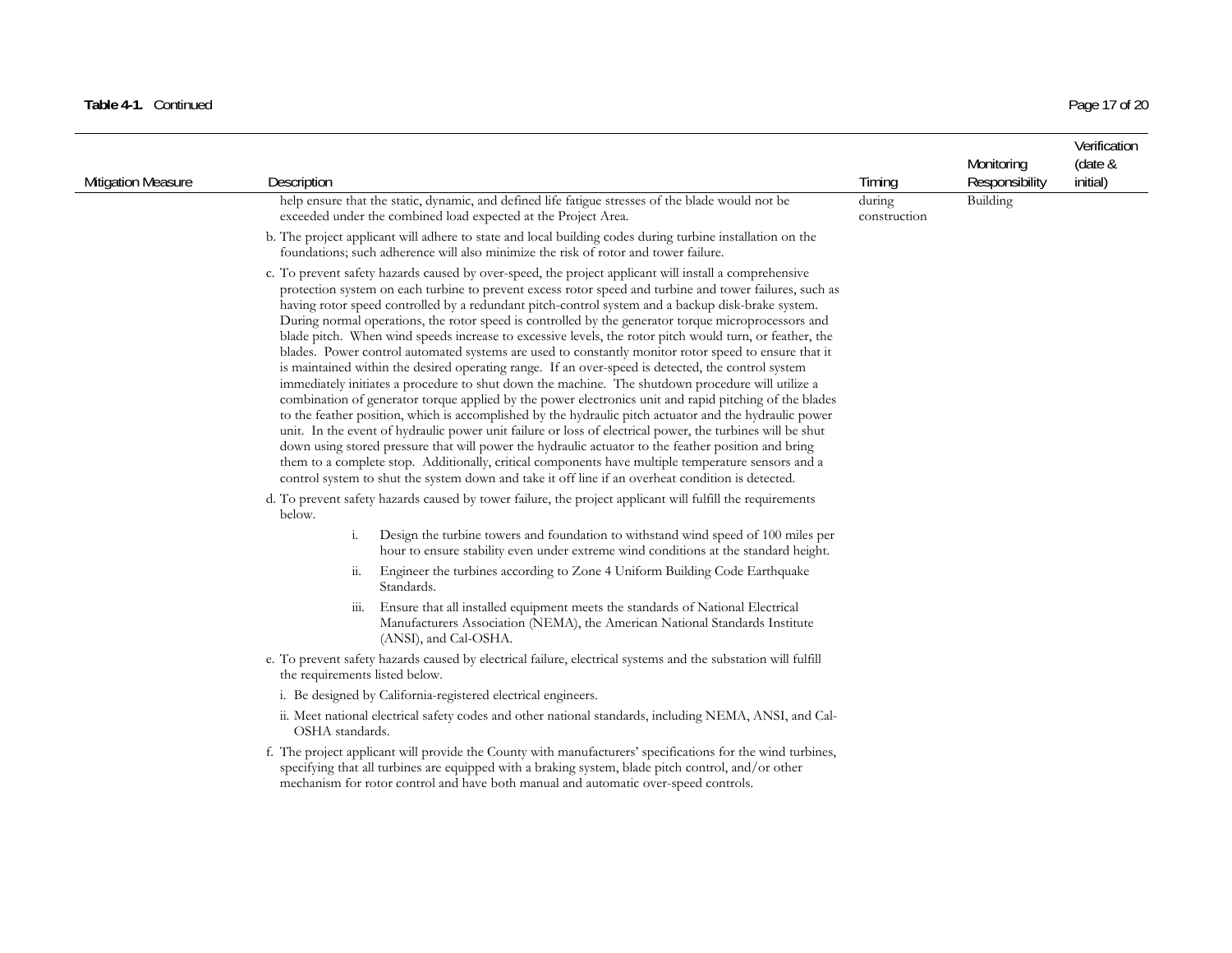### Table 4-1. Continued Page 18 of 20

| <b>Mitigation Measure</b>                                                           | Description                                                                                                                                                                                                                                                                                                                                                                                                                                                                                                                                                                                                             | Timing                       | Monitoring<br>Responsibility                                                                       | Verification<br>(date &<br>initial) |
|-------------------------------------------------------------------------------------|-------------------------------------------------------------------------------------------------------------------------------------------------------------------------------------------------------------------------------------------------------------------------------------------------------------------------------------------------------------------------------------------------------------------------------------------------------------------------------------------------------------------------------------------------------------------------------------------------------------------------|------------------------------|----------------------------------------------------------------------------------------------------|-------------------------------------|
| Mitigation Measure HAZ-9<br>Install grounding and                                   | To protect workers from electrical shock and other work-related accidents during the Hatchet Ridge<br>Wind Project, the following measures will be implemented.                                                                                                                                                                                                                                                                                                                                                                                                                                                         | As a condition<br>of project | Shasta County<br>Department of                                                                     |                                     |
| equipment shutoff<br>mechanisms on project                                          | a. Grounding will be designed and implemented to the standards of the Institute of Electrical and<br>Electronics Engineers.                                                                                                                                                                                                                                                                                                                                                                                                                                                                                             | approval;<br>implemented     | Resource<br>Management-                                                                            |                                     |
| facilities                                                                          | b. All turbines and utility lines will be equipped with automatic and manual disconnect mechanisms.                                                                                                                                                                                                                                                                                                                                                                                                                                                                                                                     | prior to and<br>during       | Building                                                                                           |                                     |
|                                                                                     | c. Three circuit breakers that can be both manually and automatically operated will be provided between<br>each turbine and the connection to the electrical grid.                                                                                                                                                                                                                                                                                                                                                                                                                                                      | construction                 |                                                                                                    |                                     |
|                                                                                     | d. The electrical systems and substations will be designed by California-registered electrical engineers and<br>will meet national electrical safety codes and other national standards, including NEMA, ANSI, and<br>Cal-OSHA standards.                                                                                                                                                                                                                                                                                                                                                                               |                              |                                                                                                    |                                     |
|                                                                                     | e. The above mechanisms will be installed and tested before interconnection.                                                                                                                                                                                                                                                                                                                                                                                                                                                                                                                                            |                              |                                                                                                    |                                     |
| Mitigation Measure HAZ-<br>10<br>Field Management Plan to<br><b>Reduce EMF Risk</b> | In accordance with CPUC Decision 93-11-013, PG&E and/or the project applicant will prepare a field<br>As a condition<br>management plan that incorporates "no-cost" and "low-cost" magnetic field reduction steps to reduce<br>of project<br>EMF risks to personnel on the project site. The field management plan will be submitted to CPUC for<br>approval;<br>review and approval prior to occupancy of the site. Consistent with PG&E's Transmission and<br>implemented<br>Substation EMF Design Guidelines, the field management plan will include the following project<br>prior to and<br>during<br>information: |                              | California<br><b>Public Utilities</b><br>Commission/<br>Shasta County<br>Department of<br>Resource |                                     |
|                                                                                     | A description of the project (e.g., cost, design, length, location).<br>ш                                                                                                                                                                                                                                                                                                                                                                                                                                                                                                                                               | construction                 | Management                                                                                         |                                     |
|                                                                                     | A description of the surrounding land uses using priority criteria classifications.                                                                                                                                                                                                                                                                                                                                                                                                                                                                                                                                     |                              |                                                                                                    |                                     |
|                                                                                     | No-cost options to be implemented.                                                                                                                                                                                                                                                                                                                                                                                                                                                                                                                                                                                      |                              |                                                                                                    |                                     |
|                                                                                     | Priority areas where low-cost measures are to be applied.                                                                                                                                                                                                                                                                                                                                                                                                                                                                                                                                                               |                              |                                                                                                    |                                     |
|                                                                                     | Measures considered for magnetic field reduction, percent reduction, and cost. These measures may<br>include but not be limited to the following:                                                                                                                                                                                                                                                                                                                                                                                                                                                                       |                              |                                                                                                    |                                     |
|                                                                                     | Increased distance from conductors and equipment.<br>□                                                                                                                                                                                                                                                                                                                                                                                                                                                                                                                                                                  |                              |                                                                                                    |                                     |
|                                                                                     | Reduced conductor spacing.<br>❏                                                                                                                                                                                                                                                                                                                                                                                                                                                                                                                                                                                         |                              |                                                                                                    |                                     |
|                                                                                     | Minimized current.<br>□                                                                                                                                                                                                                                                                                                                                                                                                                                                                                                                                                                                                 |                              |                                                                                                    |                                     |
|                                                                                     | Optimized phase configuration.<br>□                                                                                                                                                                                                                                                                                                                                                                                                                                                                                                                                                                                     |                              |                                                                                                    |                                     |
|                                                                                     | Which options were selected and how areas were treated equivalently or why low-cost measures<br>cannot be applied to this project because of cost, percent reduction, equivalence, or some other<br>reason.                                                                                                                                                                                                                                                                                                                                                                                                             |                              |                                                                                                    |                                     |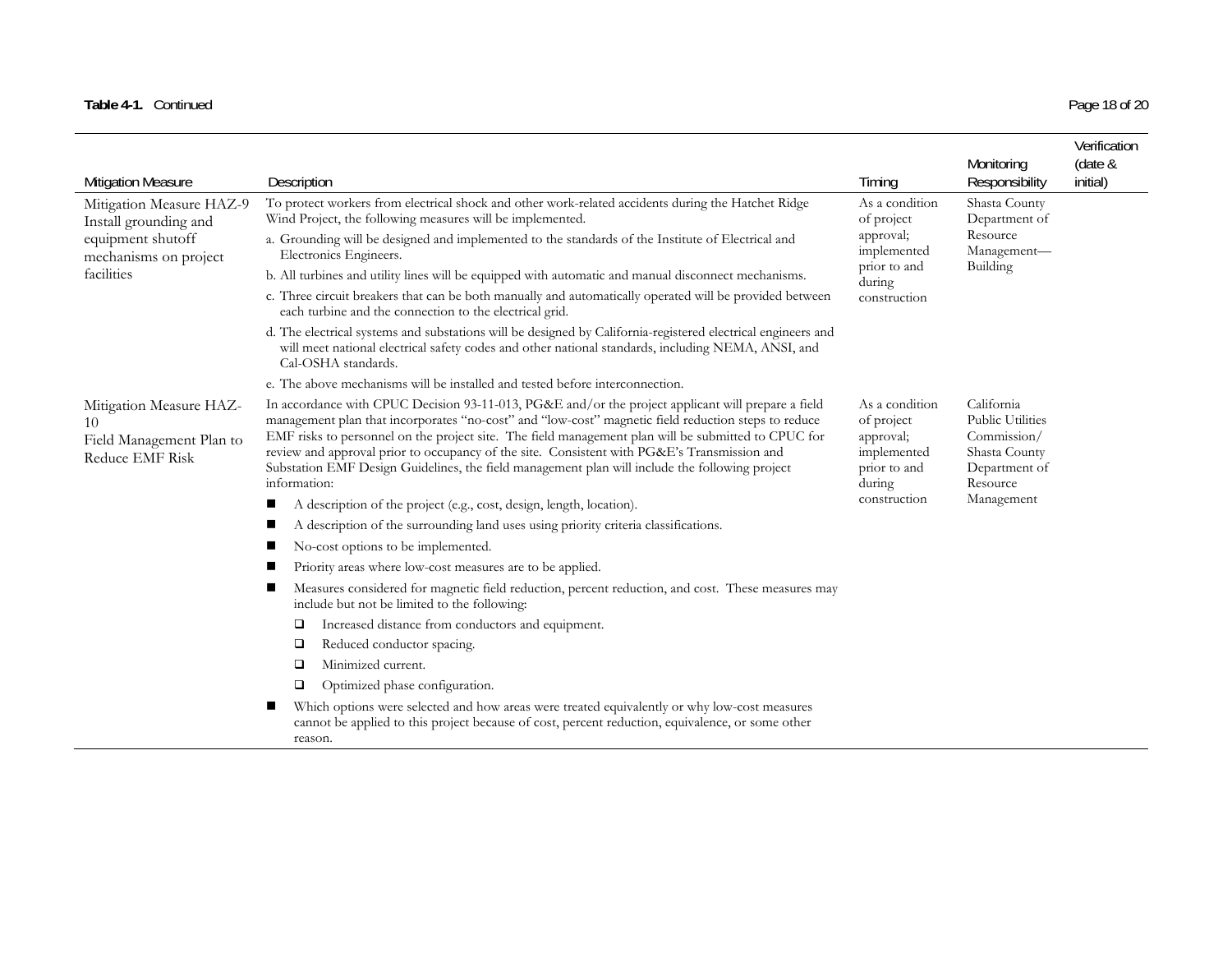|  | Page 19 of 20 |
|--|---------------|

|                                                                                                                                                 |                                                                                                                                                                                                                                                                                                                                                                                                                                                                                                                                                                                                                                                                                                                                                                                                                         |                                                                                                                       | Monitoring                                                           | Verification<br>(date & |
|-------------------------------------------------------------------------------------------------------------------------------------------------|-------------------------------------------------------------------------------------------------------------------------------------------------------------------------------------------------------------------------------------------------------------------------------------------------------------------------------------------------------------------------------------------------------------------------------------------------------------------------------------------------------------------------------------------------------------------------------------------------------------------------------------------------------------------------------------------------------------------------------------------------------------------------------------------------------------------------|-----------------------------------------------------------------------------------------------------------------------|----------------------------------------------------------------------|-------------------------|
| <b>Mitigation Measure</b>                                                                                                                       | Description                                                                                                                                                                                                                                                                                                                                                                                                                                                                                                                                                                                                                                                                                                                                                                                                             | Timing                                                                                                                | Responsibility                                                       | initial)                |
| <b>Hydrology and Water Quality</b>                                                                                                              |                                                                                                                                                                                                                                                                                                                                                                                                                                                                                                                                                                                                                                                                                                                                                                                                                         |                                                                                                                       |                                                                      |                         |
| Mitigation Measure HYD-<br>Implement measures to<br>maintain groundwater and<br>surface water quality in<br>case of accidental spills           | If an appreciable spill has occurred and results determine that project activities have adversely affected<br>surface or groundwater quality, the County will be responsible for ensuring that a detailed analysis is<br>performed by a registered environmental assessor to identify the likely cause of contamination. This<br>analysis will conform to American Society for Testing and Materials standards and will include<br>recommendations for reducing or eliminating the source or mechanisms of contamination. Based on this<br>analysis, the project proponent and/or the County will select and implement measures to control<br>contamination, with a performance standard that groundwater quality must be returned to baseline<br>conditions. These measures will be subject to approval by the County. | As a condition<br>of project<br>approval;<br>implemented<br>prior to and<br>during<br>construction                    | Shasta County<br>Department of<br>Resource<br>Management-<br>Water   |                         |
| Mitigation Measure HYD-<br>Ensure that the site-<br>specific geotechnical<br>investigation addresses<br>septic system constraints<br>and design | The applicant will ensure that the site-specific geotechnical report prepared for the project includes an<br>evaluation of the site's suitability for the proposed septic system, including the potential for septic leach<br>field use to contribute to risks of slope failure. If appropriate, the geotechnical report will also identify<br>constraints on septic system placement and design. The applicant will be responsible for ensuring that all<br>recommendations of the site-specific geotechnical report are implemented.                                                                                                                                                                                                                                                                                  | As a condition<br>of approval of<br>project<br>approval, and<br>implemented<br>prior to and<br>during<br>construction | Shasta County<br>Department of<br>Public Works-<br>Building          |                         |
| Transportation/Traffic                                                                                                                          |                                                                                                                                                                                                                                                                                                                                                                                                                                                                                                                                                                                                                                                                                                                                                                                                                         |                                                                                                                       |                                                                      |                         |
| Mitigation Measure TRA-1<br>Develop and implement a<br>construction Traffic<br>Control Plan                                                     | The proposed project's construction-related traffic impacts can be mitigated through development and<br>implementation of a Traffic Control Plan as part of the overall Construction Management Plan, in<br>accordance with County and Caltrans policies. The Traffic Control Plan will be implemented throughout<br>the course of project construction. This plan would include but not be limited to the elements listed<br>below.                                                                                                                                                                                                                                                                                                                                                                                    |                                                                                                                       | Caltrans/Shasta<br>County<br>Department of<br>Public Works-<br>Roads |                         |
|                                                                                                                                                 | A plan for communicating construction plans with Caltrans, emergency service providers, residences<br>ш<br>located in the project vicinity, and anyone else who may be affected by project construction.                                                                                                                                                                                                                                                                                                                                                                                                                                                                                                                                                                                                                | during<br>construction                                                                                                |                                                                      |                         |
|                                                                                                                                                 | An access and circulation plan for use by emergency vehicles when lane closures and/or detours are<br>п<br>in effect. If lane closures occur, provide advance notice to local fire departments and sheriff's<br>department to ensure that alternative evacuation and emergency routes are designed to maintain<br>response times.                                                                                                                                                                                                                                                                                                                                                                                                                                                                                       |                                                                                                                       |                                                                      |                         |
|                                                                                                                                                 | Maintain access to existing development in the area at all times.<br>■                                                                                                                                                                                                                                                                                                                                                                                                                                                                                                                                                                                                                                                                                                                                                  |                                                                                                                       |                                                                      |                         |
|                                                                                                                                                 | Provide for adequate parking for construction trucks and equipment within the project area and<br>п<br>designated staging areas along Bunchgrass Lookout Road throughout the construction period.                                                                                                                                                                                                                                                                                                                                                                                                                                                                                                                                                                                                                       |                                                                                                                       |                                                                      |                         |
|                                                                                                                                                 | Provide adequate parking for construction workers within the project area and designated staging<br>■<br>areas.                                                                                                                                                                                                                                                                                                                                                                                                                                                                                                                                                                                                                                                                                                         |                                                                                                                       |                                                                      |                         |
|                                                                                                                                                 | Provide temporary truck crossing signs on State Route 299 during construction if allowed by<br>■<br>Caltrans.                                                                                                                                                                                                                                                                                                                                                                                                                                                                                                                                                                                                                                                                                                           |                                                                                                                       |                                                                      |                         |
|                                                                                                                                                 | Provide flaggers/traffic control personnel as necessary (e.g., when oversize loads must turn from State<br>Route 299 onto Bunchgrass Lookout Road).                                                                                                                                                                                                                                                                                                                                                                                                                                                                                                                                                                                                                                                                     |                                                                                                                       |                                                                      |                         |
| Mitigation Measure TRA-2                                                                                                                        | The project proponent is required to file a FAA Form 7460-1, Notice of Proposed Construction or Alteration,                                                                                                                                                                                                                                                                                                                                                                                                                                                                                                                                                                                                                                                                                                             | Prior to and                                                                                                          | Shasta County                                                        |                         |